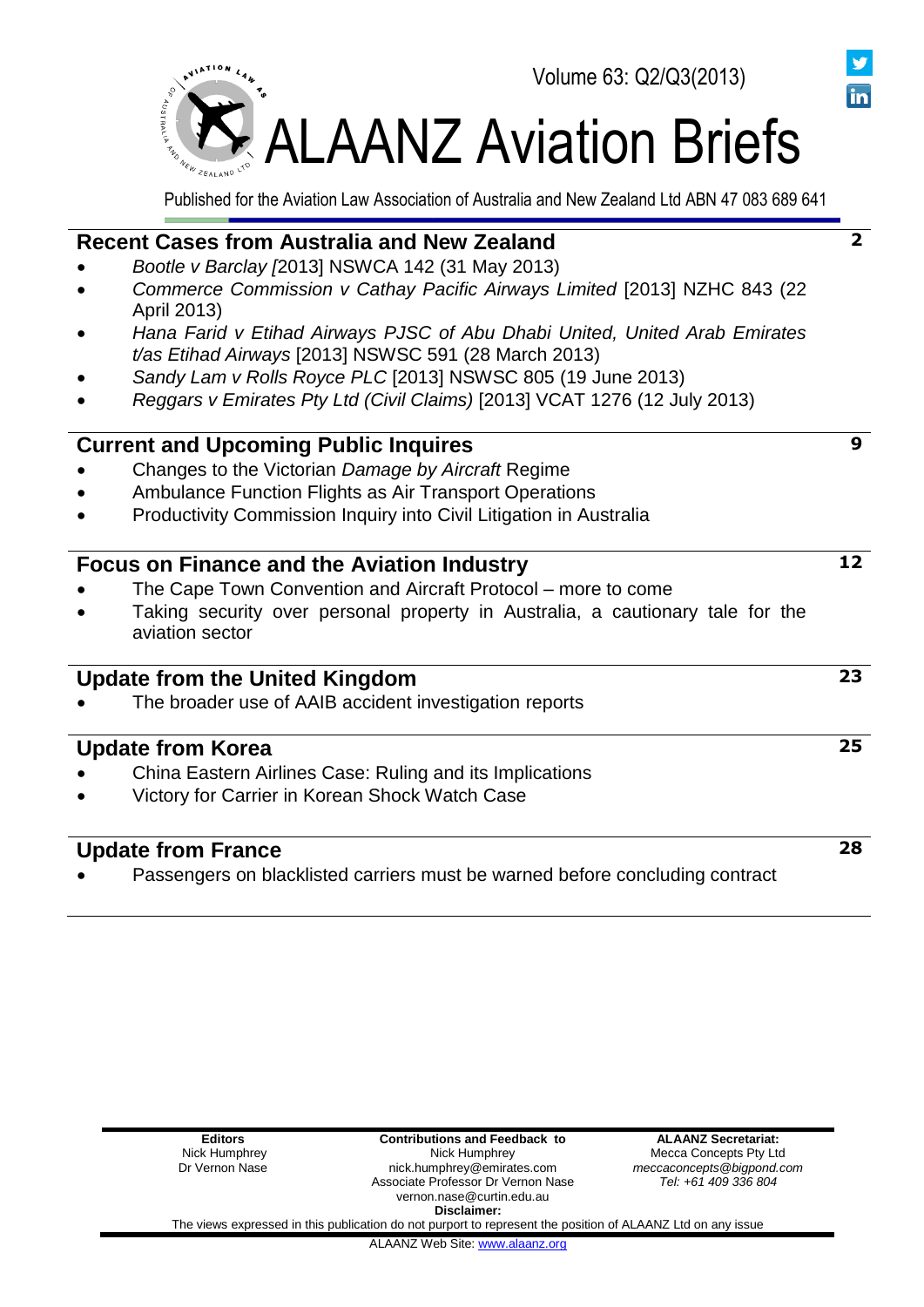# **RECENT CASES**

### *Bootle v Barclay* **[2013] NSWCA 142 (31 May 2013)**

This case was heard in the NSW Court of Appeal by Meagher JA, Sackville AJA and Ball J and involved application for leave to appeal, on a range of grounds, the decision of Williams DCJ on 28 June 2012 in the District Court.

### **Facts**

The Barclays owned and occupied a property known as "Kilbirnie", located near Nyngan in northern New South Wales. Mr. Bootle, the first defendant in the District Court proceedings, was the proprietor of Bonna, a property adjoining Kilbirnie. The second defendant was Bootle Bros Management Pty Ltd ("**BBM**") which occupied and operated Bonna. Mr. Bootle was a director of BBM. A third defendant was Macquarie Valley Ag Services Pty Ltd ("**MVAS**") who conducted an aerial spraying business. The fourth defendant ("Mr. Shapley") was the pilot of the aircraft used to spray paddocks on Bonna in July 2005. MVAS arranged with Mr. Shapley, through AirXS Pty Ltd ("**XS**"), a company of which he was a director and shareholder, that he would pilot the aircraft during the aerial spraying operations.

The Barclays claimed damages against all four defendants for the loss of wheat and lucerne crops on Kilbirnie. The Barclays argued that aerial spraying of a herbicide known as glyphosate, which took place on Bonna in July 2005, caused damage to the crops. Their case was that glyphosate spray had drifted from the Bonna paddocks to paddocks in Kilbirnie, which was due to the negligence of each of the four defendants. The Barclays made an alternative claim against MVAS and Mr Shapley under the *Damage by Aircraft Act 1999* (Cth) ("**DA Act**").

The primary Judge found that all four defendants had breached their duty of care to the Barclays. Williams DCJ reached this conclusion because each could (and presumably should) have called off the spraying on the Pine and Taxi paddocks on Bonna on 6 July 2005.

On appeal the Court, in contemplating the breach elements, noted that "*a balance has to be weighed between economics and the risk that if your decision to spray in conditions that result in damage to your neighbour's crop, then you may be absolutely liable for any consequential damage*." A key issue in the eyes of the Court of Appeal was "*whether or not aerial spraying should have been conducted on that day having regard to all the circumstances*."

It was further observed that the finding of breach of duty by the primary judge hinged on the view that aerial spraying of glyphosate on Bonna was an inherently dangerous activity. On appeal Sackville AJA observed this would mean that BBM as the occupier of Bonna (and possibly Mr Bootle as the lessor) owed a non-delegable duty of care to the Barclays. On appeal the court noted that even if this were the case the plaintiff claiming damages must still prove that the occupier has breached the non-delegable duty of care.

The burden remained on the Barclays to show that Mr Shapley had been negligent and that, in particular, he failed to take precautions against the risk of damage to the sensitive crops on Kilbirnie that, in the circumstances, a reasonable person in his position would have taken: *Civil Liability Act 2005*, s 5B(1)(c). Since there was no evidence indicating that a reasonable person in Mr Shapley's position would have postponed the spraying, the finding of negligence against him could not be sustained.

Sackville AJA, with whom Meagher JA and Ball J agreed, noted that the Barclays had tendered a report prepared by Mr Nicholson, an expert witness. Nicholson was expert in the technical management of herbicide and pesticide usage. His report mainly focused on whether spraying on Bonna had caused the damage to the sensitive crops growing on Kilbirnie. However, His Honour observed that "*Nicholson did not say that aerial spraying*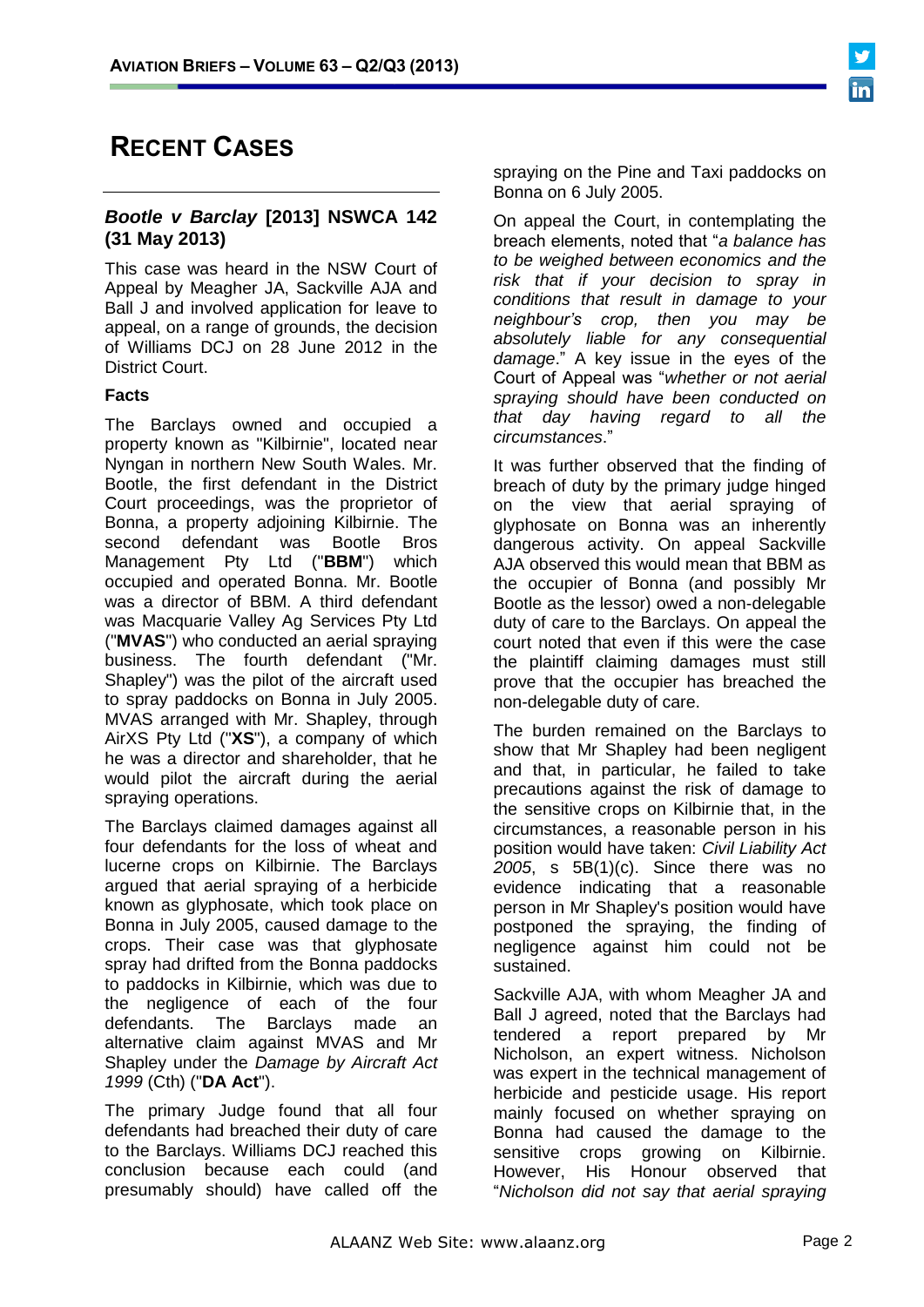*of glyphosate should not have taken place on 6 July 2005 in the circumstances prevailing on that day.*" While Nicholson's evidence established that aerial spraying carried greater risks than ground spraying, His Honour said that this issue was not in dispute and that "*the primary Judge found no fault with the conduct of the spraying […]. The only basis for the finding of negligence was the asserted unsuitability of the weather conditions*." Sackville, AJA concluded that the "*primary Judge's findings of negligence against the Bootles, MVAS and Mr Shapley were not supported by the evidence*."

# **The Damage by Aircraft Act**

It was accepted that if the DA Act applied, MVAS as a trading corporation was liable under s 10(2)(c)of the Act. On appeal the Court agreed with the primary Judge's conclusion that the DA Act applied and, as a consequence the challenge to the holding that MVAS was liable to the Barclays under the DA Act failed.

Another issue in contention was the status of the pilot Shapley and whether he was an "employee" of XS. The Court disagreed with the view of the primary judge who they felt had assumed that "*the director of a oneperson company cannot be regarded as an employee*." On this issue the Court noted similarities with the case *Stephan v Pacesetter Cleaning Services Pty Ltd*  [1995] NSWCA 455; 12 NSWCCR 19. In this case Rolfe AJA, with whom Kirby ACJ and Cole J agreed, ruled that there was an employer/employee relationship involved:

"*Those who control, dismiss, regulate, delegate and organise are the directors and, in the present case, the directors were the workers. They made the arrangements, which were all predicated around the work being carried out. The absence of full books of account, an office, office equipment and other such trappings of a business seem to me totally irrelevant...*"

Here, the Court observed that XS contracted with MVAS and was paid by MVAS for the piloting services provided by Shapley. Although there appeared to be no written contract between Mr Shapley and XS, he performed work on behalf of XS for

which the company received payment. Mr Shapley described his position with XS as that of a "pilot".

"*There is nothing in the evidence to indicate that Mr Shapley provided his services as a pilot to any entity other than XS and the monthly receipts issued by XS to MVAS tend to suggest that he did not. Moreover* [*…*] *Shapley received remuneration from XS for his services, in respect of which the company issued a PAYG statement*."

The Court concluded that Shapley was an employee of XS and as such fell within Section 7 of the DA Act.

# **Findings**

In outlining its findings the Court of Appeal emphasized that care needed to be taken before granting leave to appeal in cases involving "*no significant issue of principle and raise only factual questions for determination*." Nevertheless, they found that (i) both sets of applicants for leave had demonstrated error by the primary Judge; and, (ii) they also demonstrated the primary Judge should not have found in favour of the Barclays, except on the cause of action under the DA Act against MVAS. Consequently, in allowing the appeal the Court of Appeal granted leave to appeal on Grounds 1 to 8 of the appeal.

*Editors.*

### *Commerce Commission v Cathay Pacific Airways Limited* **[2013] NZHC 843 (22 April 2013)**

This case was heard in the High Court of New Zealand in Auckland and represents yet another jurisdictions response to the cargo cartel issues that involved a number of airlines in recent years.

The Commerce Commission made allegations in respect of to Fuel Surcharge Agreements (FSA) and Security Surcharge Agreements (SSA), entered into with a number of other airlines in respect of the carriage of air cargo from India and Singapore respectively to New Zealand.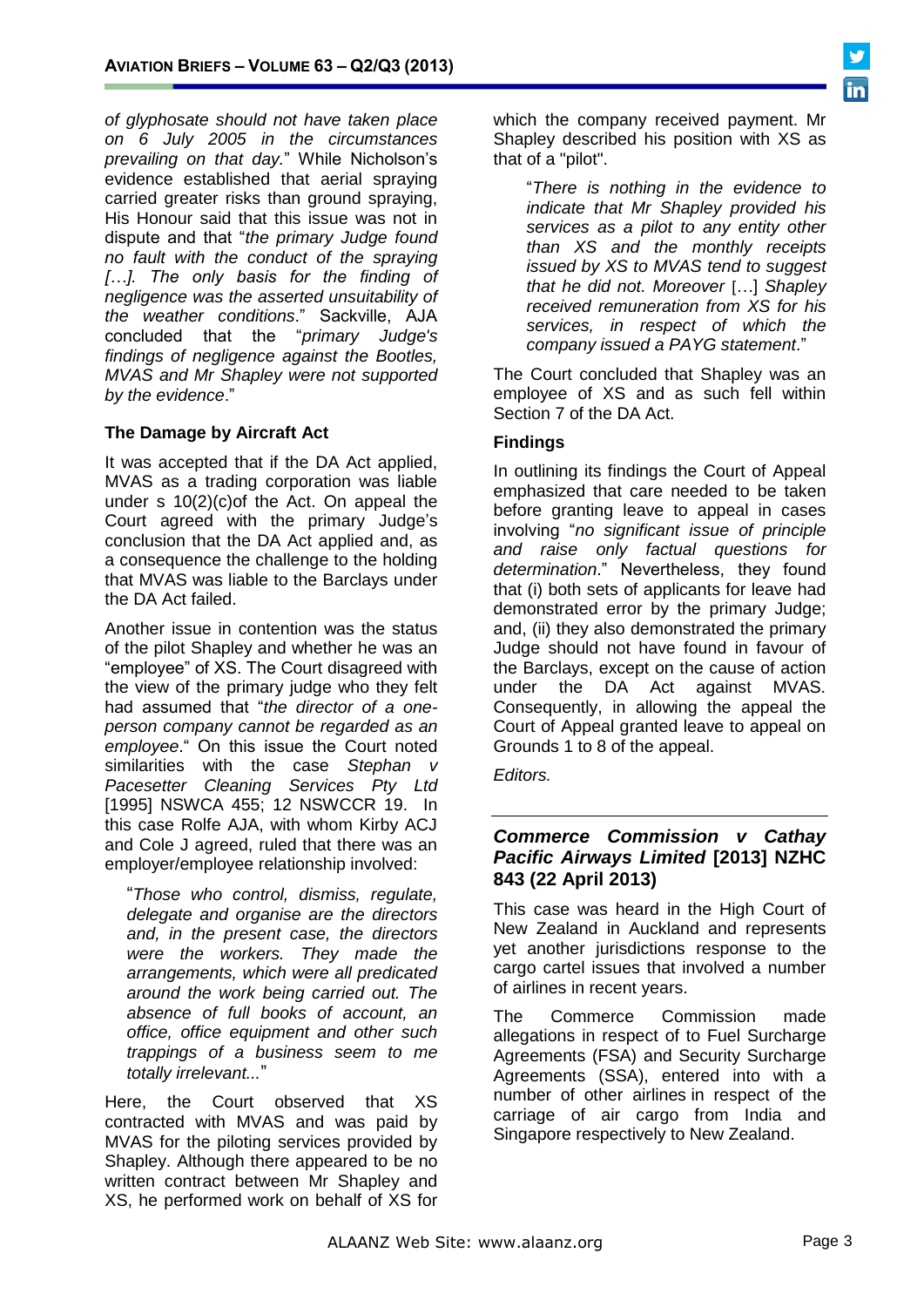# **The Fuel Surcharge Issue**

In 2000, Cathay Pacific and a number of other airlines that were members of the Board of **Airline** Representatives (India) Cargo Sub-Committee, reached an agreement regarding the imposition of a fuel surcharge on cargo carried by air from India to New Zealand (the India FSA). Under this agreement, members of the Sub-Committee exchanged information as to their fuel surcharge intentions. They also charged fuel surcharges in accordance with those expressed intentions, and adjusted or maintained their fuel surcharges on air cargo from India to New Zealand, as agreed at meetings of members, or by email. These arrangements operated between February 2000 and February 2006.

A similar agreement was entered into by members of an inter-Airline subcommittee operating in Singapore. This agreement was in place and operating for New Zealand services around April 2002. The Singapore FSA also involved an agreement to exchange information on fuel surcharge intentions, the actual imposition of fuel surcharges in accordance with those intentions, and the adjustment or maintenance of surcharges as agreed at meetings or by email communications between members.

#### **Security Surcharge Agreements**

Cathay Pacific in October 2001 reached an agreement, with Air India and other airline members of the Indian Sub-Committee, on the imposition of a security surcharge on the carriage of air cargo from India to New Zealand (the India SSA). This agreement operated between 2001 and 2006. A similar agreement relating to Singapore (the Singapore SSA) was also formed in October 2001 and operated between that date and February 2006.

# **Acceptance of breaches**

Cathay Pacific, for the purposes of these proceedings only, accepted that it had committed breaches of the *Commerce Act 1986* (the Act) by entering into the India FSA and the India SSA (in breach of s 27(1) of the Act via s 30) and by giving effect to each agreement (in breach of s 27(2) via s 30). It did not deny the

Commissioner's allegations against it in respect of the Singapore FSA and the Singapore SSA. Its non-denial was deemed by the court to constitute an admission.

#### **Fixing the penalty**

The Court noted that in *Commerce Commission v Alstom Holdings SA (Alston)*  [2008] NZCCLR 22 at [18] Rodney Hansen J had discussed the significant public interest in bringing about prompt resolution of penalty proceedings, and the role of the Court in ensuring the efficacy of negotiated resolutions. Citing the Federal Court of Australia case of *NW Frozen Foods v ACCC*[1996] FCA 1134 it was noted that:

> "[T]*he Court in cases where penalty has been agreed between the parties is not to embark on its own enquiry of what would be an appropriate figure but to consider whether the proposed penalty is within the proper range …"*

In considering the proposed penalty Allan J followed the principles outlined by Rodney Hansen J in *Alston* at [14] by assessing the seriousness of the offending, identifying relevant aggravating and mitigating factors to determine an appropriate starting point and, finally, having regard to any factors specific to the defendant that may warrant an uplift in, or reduction from, the starting point.

# **Decision**

On considering these matters the court directed the defendant to pay the Commission \$4.3 million. The defendant was further ordered to pay costs to the Commission of \$159,079.18 for the stage one hearing, and \$100,000 for the Commission's other Court costs.

#### *Editors.*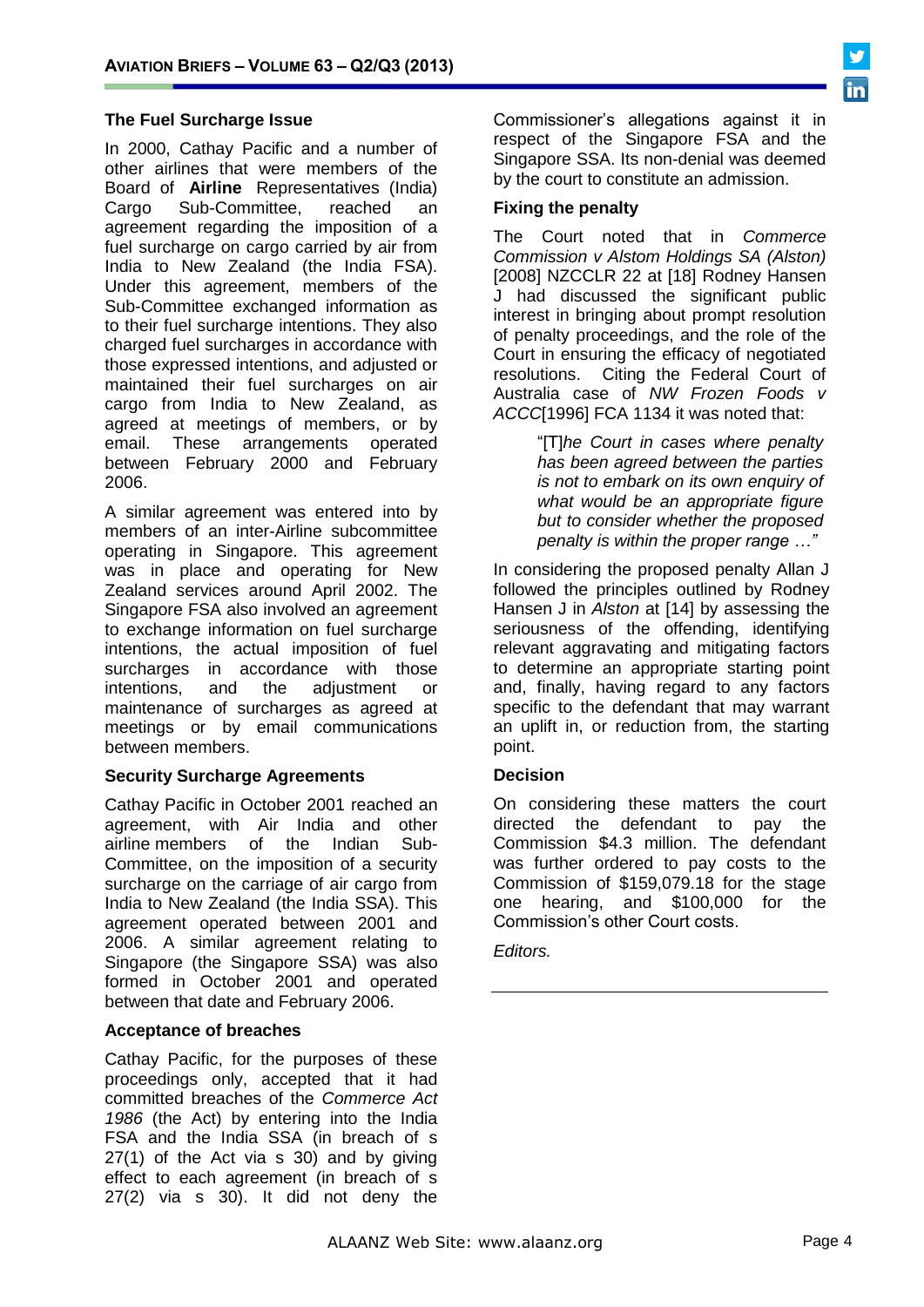# *Hana Farid v Etihad Airways PJSC of Abu Dhabi United, United Arab Emirates t/as Etihad Airways* **[2013] NSWSC 591 (28 March 2013)**

The case was heard in the Supreme Court of New South Wales before Hidden J and relates to an injury sustained in October 2007.

# **Facts**

The case arose from an alleged injury suffered by Hana Farid when she tripped and fell while boarding an aircraft of the defendant, Etihad Airways, in Abu Dhabi for a flight to Cairo.

The applicable law as identified by the court was Article 17 of the *Warsaw Convention as amended by the Montreal No. 4 Convention* (MP4) under which the carrier is liable for bodily injury of a passenger if the accident which caused the injury took place on board the aircraft or in the course of any of the operations of embarking or disembarking.

The issue before Hidden J was whether an accident, within the meaning of Article 17, had occurred. The defendants, before Davies J, had in 2010 argued that "if the plaintiff merely slipped or twisted her leg there would be no accident under the convention unless it was the result of something external to her. This resulted in the matter coming before Hidden J exclusively on this issue.

Subsequently, on 18 February 2011 affidavits of the plaintiff and her husband, who had been with her at the relevant time, were filed. In her affidavit the plaintiff alleged that there was a gap between the platform at the top of the stairs and the step into the aircraft, and that she fell when she felt someone push her from behind as she was trying to step into the aircraft from the platform. The affidavit of her husband indicated he recalled that "someone was standing close to her right shoulder."

The plaintiff filed a motion to have the order of Davies J vacated and argued that the evidence as it then stood was capable of establishing that there was an accident. This was because "the push the plaintiff felt would amount to an unexpected event, external to her, which impacted upon her."

#### **Decision**

Counsel for the defendant acknowledged that the factual matrix of the separate question had changed. At the same time he did not concede that evidence of the push was conclusive of the issue. He argued that the enquiry remained a limited one, involving the application of the principles to the facts as found, as it always was. Consequently, he submitted there was no material change in the proceedings which would warrant revisiting the order of Davies J. This view was accepted by the court and the plaintiff's motion was dismissed.

### *Editors.*

# *Sandy Lam v Rolls Royce PLC* **[2013] NSWSC 805 (19 June 2013)**

This was an application by Qantas Airways Limited to set aside a subpoena relating to an incident which occurred during Qantas flight QF 32.

On 6 February 2013, the plaintiff, Sandy Lam, a Qantas flight attendant, commenced a "representative proceeding" against Rolls Royce PLC in which she alleges that Rolls Royce PLC was negligent in the manufacture, inspection and installation of a component in that aircraft engine which failed during flight QF 32 on 4 November 2010 (the "**incident**"). Ms Lam claims that as a consequence of the incident she has suffered "Post-Traumatic Stress Disorder" and a "Major Depressive Disorder".

# **The Representative Proceeding**

Part 10 of the NSW *Civil Procedure Act* (CPA) sets out the relevant provisions relating the representative proceedings in the Supreme Court of New South Wales. Section 157(1) provides that a representative proceeding can be commenced when there are 7 or more persons who have a claim against the same person arising out of similar or same circumstances which give rise to a substantial common question of law or fact. The consent of a group member is not required (section 159), however a group member may "opt out" of the proceeding per section 162. A discontinuance may be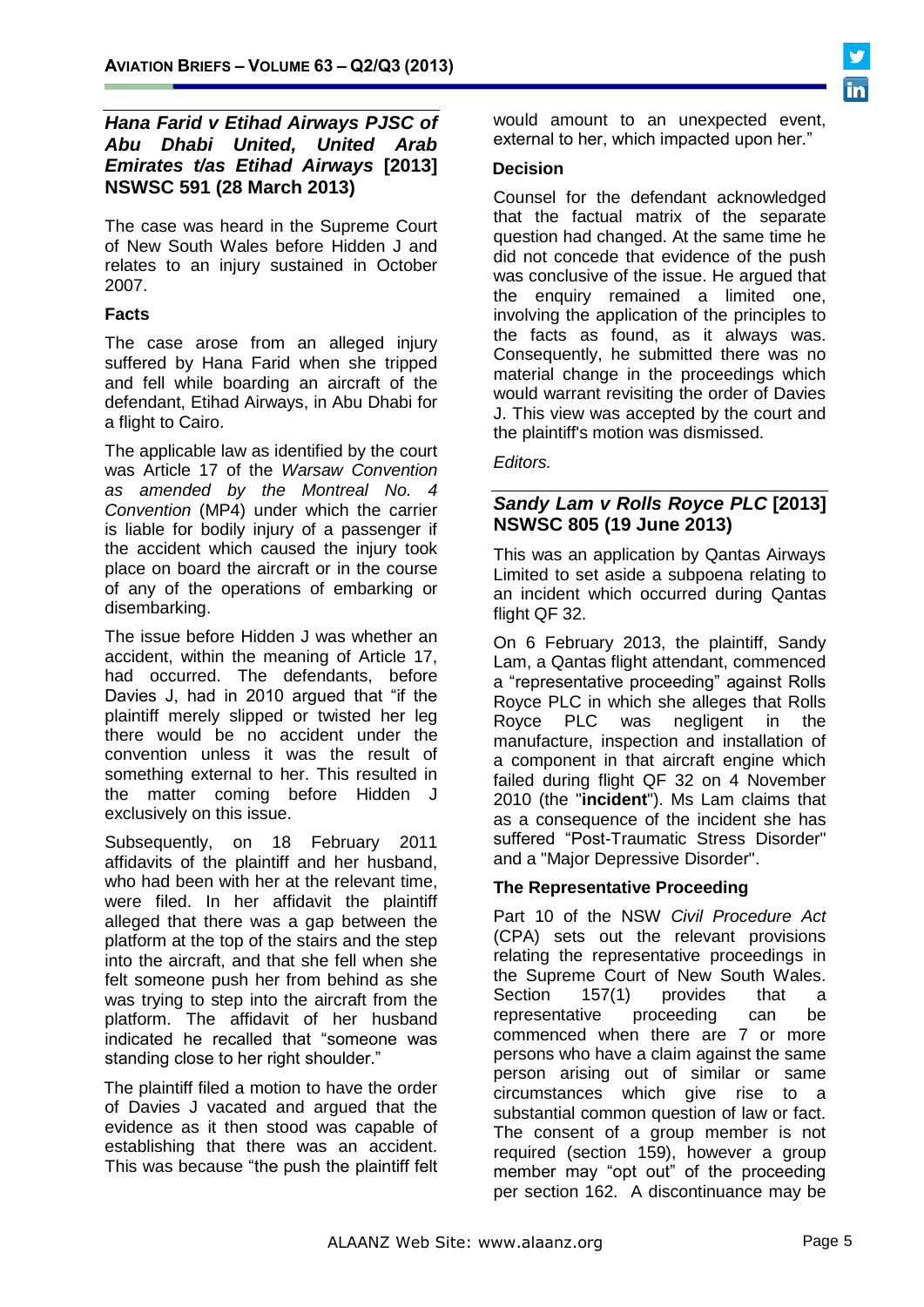ordered by the Court if a matter arises under section 166, for example, the representative proceedings will not provide an efficient and effective means of dealing with the claims of group members, or a representative party is not able to adequately represent the interests of the group members.

The statement of claim identifies the "group members" as having common questions of law and fact arising from the Incident, in particular, "*all persons on the aircraft who suffered psychological injury as a result of the engine failure*". It is further pleaded in the statement of claim that there were 469 persons aboard the flight, based upon which, the maximum size of the "group" is 469. At the time of the hearing, seventeen people had been identified as members of the defined class of this representative proceeding.

#### **The subpoena**

In the matter to hand, Qantas applied to set aside a subpoena issued at the request of the plaintiff which, in respect of flight QF32, sought production of:

- i) The passenger manifest;
- ii) Details of each passenger travelling on QF32 including the name, address and telephone number for each passenger;
- iii) Copies of all reports filed by Qantas Airways Limited in Federal Court of Australia, Proceedings Plaint No: NSD1681/2010 - *Qantas Airways Limited v Rolls Royce PLC*; and
- iv) Copies of all letters of instruction to experts/authors of reports filed by Qantas Airways Limited in Federal Court of Australia Proceedings Plaint No: NSD1681/2010 - *Qantas Airways Limited v Rolls Royce PLC*.

Qantas' application was supported by Rolls Royce.

In respect of subparagraph (iii) and (iv), counsel for Qantas submitted that there was only one document which fitted the description which was an expert report on English law. Counsel for the plaintiff accepted that, that being the case, the document was not relevant to the current

proceeding, on which basis, the Court set aside that part of the subpoena.

In respect of the passenger manifest, Qantas submitted that the plaintiff's application to obtain that material was wholly premature because:

- i) as the proceedings involved an "opt out" procedure, the consent of any person to be a group member was not required; and,
- ii) since, under the CPA, the Court was afforded the power to make the appropriate orders, at a suitable point in the future, for the notification of the entirety of the class of group members and the manner in which that notification is to occur, and this point had yet been reached, there was no valid reason to give the plaintiff the means of contacting the potential class members now.

In addition, Qantas submitted that in view of the power under section 166 to order the discontinuance of the proceedings as a representative action, if Rolls Royce were to successfully invoke that provision, then there would be no utility in providing the plaintiff with the contact details for the remaining passengers and crew on the flight.

Qantas further submitted that the issue of a subpoena in these circumstances amounted to a form of "fishing expedition" in the sense that it allowed the plaintiff to have access to documents, namely the manifest, to ascertain "*whether a case exists, as distinct from the purpose of compelling the production of documents where there is already some evidence that a case exists*" (see the discussion in *Trade Practices Commission v CC (NSW) Pty Ltd (No 4)* (1995) 58 FCR 426 at 438 per Lindgren J). Qantas submitted that if the plaintiff "*doesn't know there are other people who have suffered psychiatric harm or any sort of harm and what the extent of that harm might be he doesn't even have the beginnings of a cause of action in negligence*".

In response, Counsel for Ms Lam submitted that:

i) obtaining early access to a list of persons who comprise the outer limits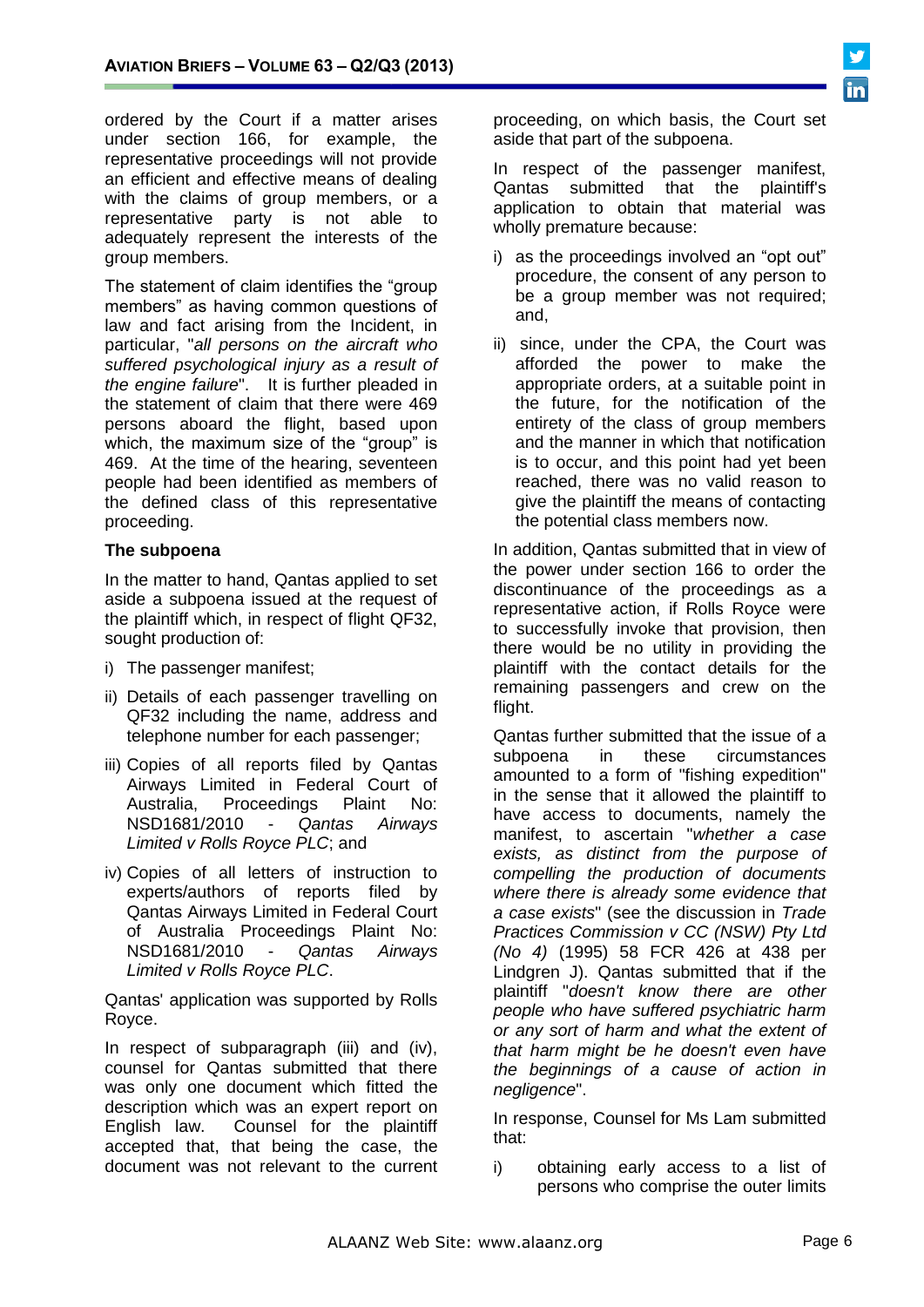of the group was justified on ostensibly pragmatic grounds;

- ii) the task of contacting those people, ascertaining whether they fall or might fall within the group as described and determining whether they in fact wish to participate in the proceedings or opt out, would take a significant amount of time, he said that the earlier the task was undertaken the better; and
- iii) if there are to be discussions about settlement, then the earlier that the boundaries of the class can be ascertained, the more likely that could be facilitated.

#### **The Decision**

Beech-Jones J accepted the submission of Ms Lam and considered that allowing her the opportunity to contact the potential "group members" and determine for an early stage how many of them have or may have suffered a psychiatric injury and wish to be part of the proceeding or to opt out. His Honour considered that this would allow the representative proceeding to advance more efficiently and when the Court reaches the point of determining the form and content of the opt out notice, if a majority of prospective group members have been contact, that task can be to focus on the remaining passengers or crew. His Honour noted that an unusual feature of this representative proceeding is that the potential size of the group is known, being the passengers and crew on board flight QF32.

In addition, His Honour did not accept Qantas' submission that the subpoena amounted to a "fishing expedition" and that to obtain the details from the passenger manifest facilitates the identification of the potential common interest plaintiffs much earlier and more cheaply than otherwise.

*Editors.*

### *Reggars v Emirates Pty Ltd (Civil Claims)* **[2013] VCAT 1276 (12 July 2013)**

The applicant in this proceeding before the Victorian Civil and Administration Tribunal (VCAT) seeks compensation from Emirates Airline for an alleged range of damages she suffered when, over a period of 4 days, Emirates did not confirm her booking on the return leg of her holiday from Prague to Melbourne via Dubai.

In this interlocutory hearing, Emirates applied to strike out the claim on the basis that the VCAT did not have jurisdictions.

On 30 September 2011, the Applicant booked flights through Flight Centre which included Emirates Flight EK140 from Prague to Dubai, then Dubai to Melbourne, commencing on 17 January 2012.

On 23 November 2011 Flight Centre issued the Applicant an "e-ticket" which stated that the itinerary was booked. 4 days prior to the intended trip from Prague to Dubai, the Applicant checked through the Emirates' website, "Manage My Flight" section and found that she was not booked on either flight. The Applicant made many telephone calls to her parents in Melbourne, who contacted Flight Centre and Emirates, and the Applicant herself spent time dealing with Emirates in Prague and Dubai.

After 4 days of uncertainty, which the Applicant says ruined her holiday, she was restored to the flight from Prague to Dubai, and she says that 10 minutes before boarding she was also restored to the flight from Dubai to Melbourne. The Applicant claims that her stress had become so bad, that she had collapsed in the retail section of the airport in Prague, prior to receiving a boarding pass for the flight from Prague to Dubai.

The Applicant sought damages under various heads, including damages for personal injury, out of pocket expenses (telephone calls of \$481.32 and medical expenses \$696.00), the lost value of prepaid concert and other tickets which the Applicant could not attend (\$358.00), the value of 6 days of the 34 day holiday (18% of the total cost, being \$5,452.00); "distress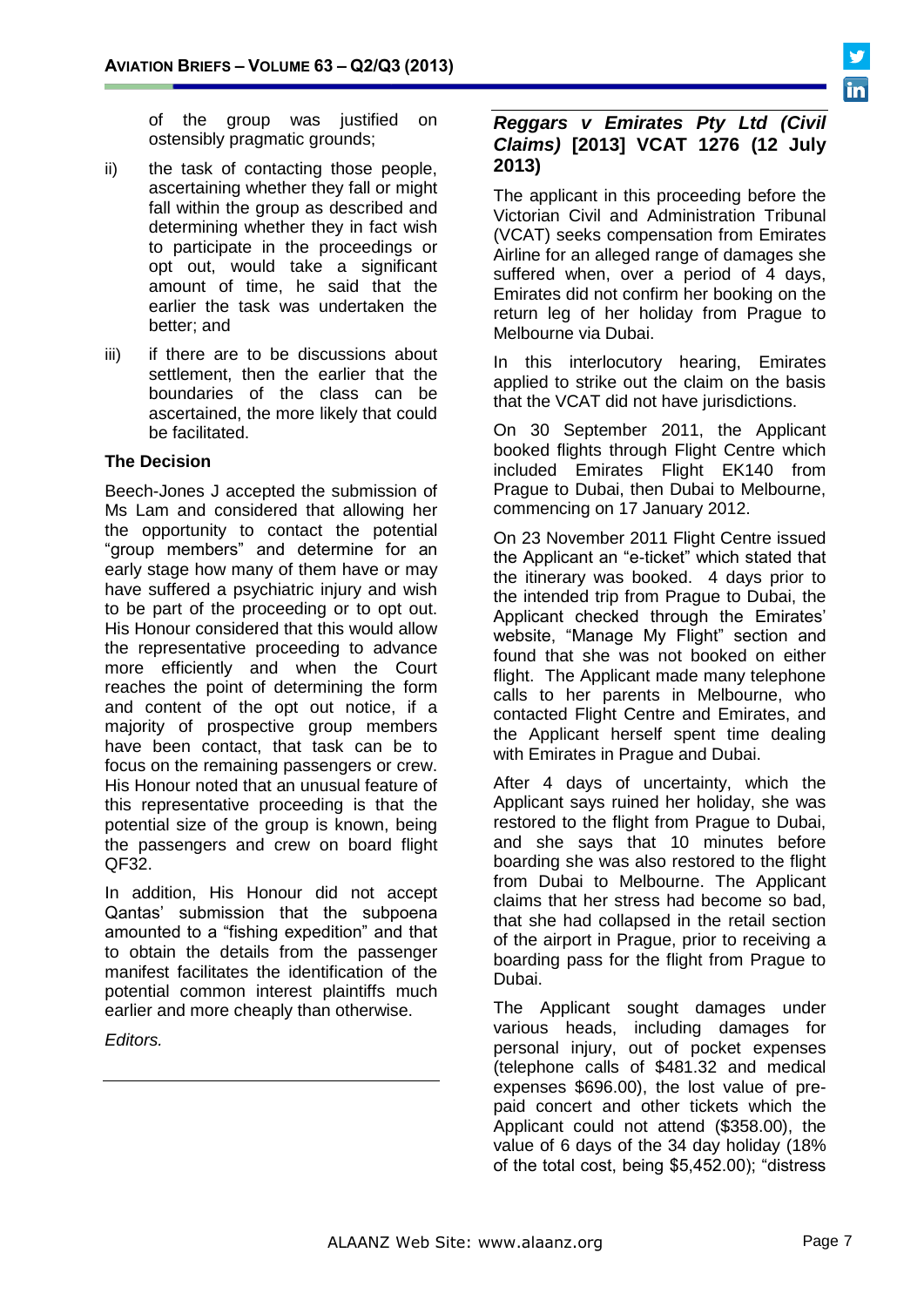

and disappointment"; and "exemplary damages".

Emirates applied to the VCAT to strike out the proceeding under [section 75](http://www.austlii.edu.au/au/legis/vic/consol_act/vcaata1998428/s75.html) of the *[Victorian Civil and Administrative Tribunal](http://www.austlii.edu.au/au/legis/vic/consol_act/vcaata1998428/)  Act* [1998.](http://www.austlii.edu.au/au/legis/vic/consol_act/vcaata1998428/) Emirates submitted that because the claim concerns a "personal injury" any liability to the applicant would be governed by the applicable aviation liability convention with is given force of law in Australia by the *[Civil Aviation \(Carriers'](http://www.austlii.edu.au/au/legis/cth/consol_act/cala1959327/)  [Liability\) Act 1959](http://www.austlii.edu.au/au/legis/cth/consol_act/cala1959327/)* (C'th) ("**CACL Act**").

In turn, Emirates submitted that that because any liability which was imposed on it as a carrier under the Convention was imposed by Federal law, the VCAT cannot hear and determine the claim because it is not a "court" in the appropriate sense to be vested with Federal jurisdiction.

In response, the Applicant submitted a raft of decisions, both relevant and irrelevant, to oppose Emirates' application including *Kotsambasis v Singapore Airlines Ltd* (1997) 42 NSWLR 110. Whilst the facts of that case have little similarities to the case at hand, the Tribunal found value in a statement made by Meagher JA in obiter when discussing the liability of a carrier when a passenger is embarking or disembarking from the aircraft "*if the plaintiff had been injured on the stairs from the plane it would have been, but that if she slipped in the airport cafeteria it would not have been*."

On that line of reasoning, the Tribunal found that, based upon the Applicant's version of events, she did not collapsed on board or after even receiving a boarding pass but whilst she was in the Prague airport expecting to receive the boarding pass. Thus, the collapse did not occur "in the course of any of the operations of embarking or disembarking". Therefore, the claim is outside the Convention.

In addition, the Tribunal indicated that those matters claimed as damages before 17 January 2013, that is, arising before the return flight from Prague were not "personal injuries" but rather claims for breach of contract and that part of the claim also does not fall within the Convention and so section 9E of the CACL Act is inapplicable.

On those bases, the Tribunal dismissed Emirates application to strike out the proceeding.

*Editors.*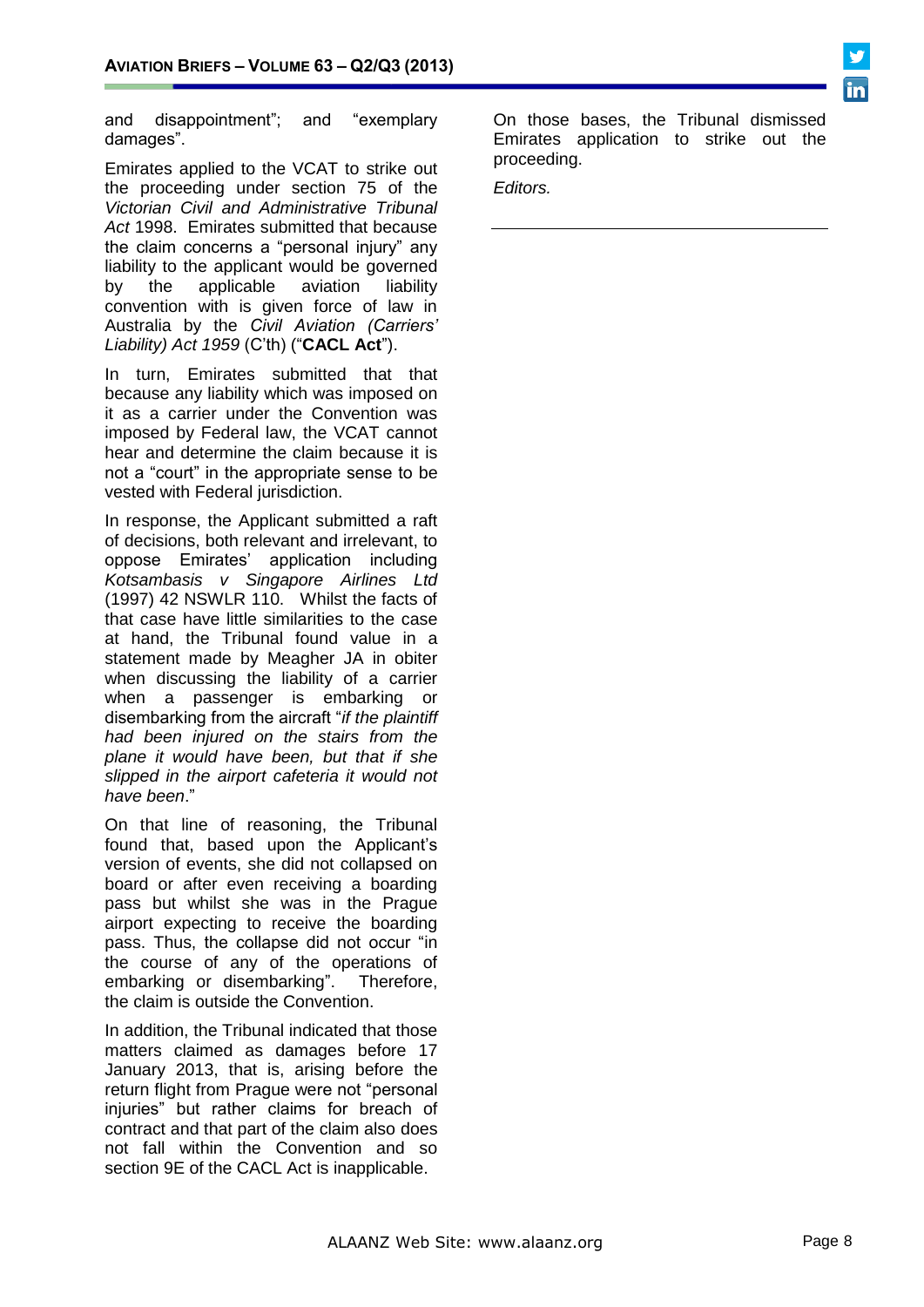# **CURRENT AND UPCOMING PUBLIC INQUIRIES**

# **Changes to the Victorian Damage by Aircraft Regime**

The Victorian Competition and Efficiency Commission is currently undertaking an inquiry into the provisions relating to surface damage by aircraft contained in the *Wrongs Act 1958* (Vic).

Surface damage by aircraft in Australia is primarily regulated by the *Damage by Aircraft Act 1999 (*Cth). Essentially, the Act applies to damage to persons or property caused by impact with an aircraft, or something from an aircraft, in flight. It also applies to damage which is the result of an impact. The Act makes the operator or owner of the aircraft strictly liable for any harm and the damages recoverable are unlimited.

Because of the limits of the Commonwealth's power to legislate, any claim for damage caused by aircraft engaged in intrastate travel which are not owned by a corporation and which do not depart from a Commonwealth place will be governed by State legislation which predates the Commonwealth Act.

The Victorian Government is considering reforming the provisions of the Victorian *Wrongs Act 1958* which deal with damage by aircraft. It is seeking submissions on whether there is sufficient justification to attach strict liability to aircraft owners and operators without requirement to prove negligence.

Although the circumstances in which the Victorian *Wrongs Act 1958* will apply to damage by aircraft will be very limited, the inquiry presents an opportunity for industry to instigate change to at least the damage by aircraft regime which may lead to changes elsewhere. The overall concept of strict liability with unlimited damages can, as the events of September 11 demonstrate, have catastrophic consequences. Owners, operators and insurers of aircraft in Victoria will doubtless consider making submissions for the enquiry.

# **Key Dates:**

| <b>Submissions due</b>                                   | 6 September 2013              |
|----------------------------------------------------------|-------------------------------|
| <b>Industry</b><br><b>Consultation</b>                   | June<br>September<br>2013     |
| Draft<br>report<br>released for further<br>consultation  | November 2013                 |
| <b>Industry</b><br>submissions<br>on<br>draft report due | December 2013                 |
| <b>Further</b><br>consultation<br>on<br>draft report due | November 2013<br>January 2014 |
| Final<br>recommendations<br>to government                | 28 February 2014              |

*Mark Mackrell, Partner & Ben Martin, Partner, [Norton White,](http://www.nortonwhite.com/) Sydney*

### **Ambulance Function Flights as Air Transport Operations**

On 31 July 2013 CASA released NPRM 1304OS which, if it comes into effect, will require operators of Medical Transport flights to conduct those flights as air transport flights rather than aerial work flights.

Presently, regulation 206(1) of the *Civil Aviation Regulations 1988 c*ategorises ambulance functions as aerial work operations.

Medical Transport flights, being aerial work operations, are currently relieved from a number of obligations which would attach to charter on RPT operations, including appointing key personnel, having a safety management system, maintaining a training and checking organisation, carriage of particular amounts of fuel and landing only at licensed aerodromes.

The new categories will presumably occur at the same time that CAR 206 is replaced by the new CASR Parts 121, 133 and 135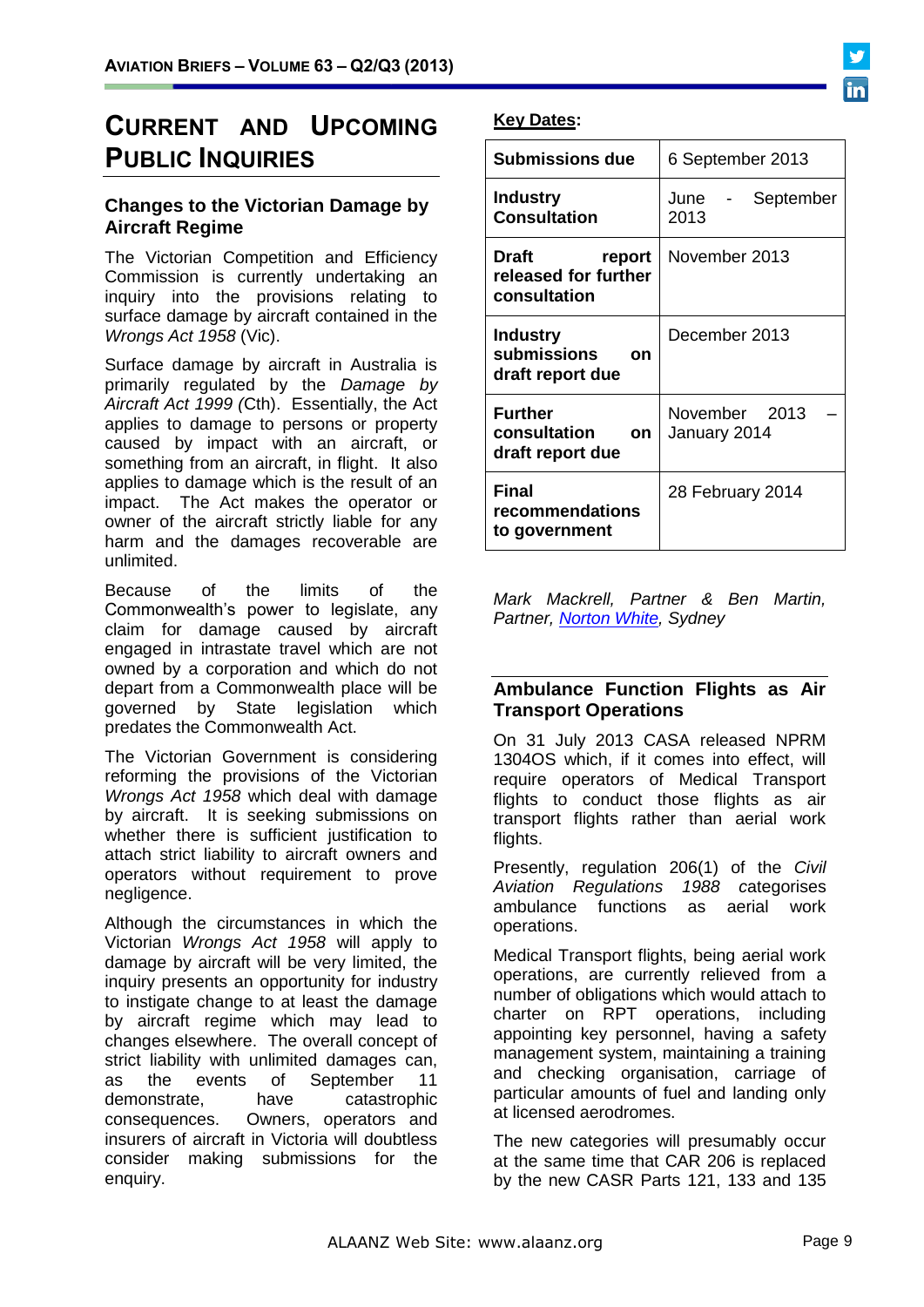which introduce Air Transport as the new category to replace RPT and charter.

Under the new regime a flight, which commences with the express purpose of carrying a medical passenger at any time, will be a passenger transport operation. Medical Transport flights will be regulated by Part 121 (large aeroplanes), Part 135 (small aeroplanes) and 133 (rotorcraft) of the *Civil Aviation Safety Regulations 1998* and will require:

- An AOC authorising aerial transport operations (and thus approval of key personnel including the CEO, Head of Flying Operations, Head of Training and Checking, Head of Aircraft Maintenance Control and Safety Manager);
- An integrated safety management system;
- Carriage of particular amounts of fuel including destination alternate fuel;
- A fatigue management system;
- A risk management strategy for operations of single engine aeroplanes which intend to operate beyond 25nm from a safe landing area;
- Carriage of life rafts in certain circumstances;
- Aerodromes for take-off and landing to be suitable for the aeroplane to take off at and comply with the standards prescribed;
- Risk assessments for helicopter landing sites;
- A serviceable autopilot for single pilot operations unless the flight can be operated VMC; and
- Training and checking requirements.

CASA is seeking submissions on the following issues:

- 1. Re-classifying helicopter and aeroplane medical transport operations as air transport operations;
- 2. The best approach to the management of fatigue risk in Medical Transport operations;
- 3. Specific air transport issues that have additional compliance obligations and

suggestions for relief for medical transport operators.

The proposed changes will make compliance with the legislation significantly more onerous and expensive for medical transport operators. This is of particular concern as many operators of medical transport operations are funded by charities.

### **Key Dates:**

| <b>Submissions due</b> | 27 September 2013 |
|------------------------|-------------------|
|------------------------|-------------------|

*Mark Mackrell, Partner & Ben Martin, Partner, [Norton](http://www.nortonwhite.com/) White, Sydney*

#### **Productivity Commission Inquiry into Civil Litigation in Australia**

On June 2013, the Australian Government requested the Productivity Commission to undertake an inquiry into Australia's system of civil dispute resolution, with a focus on constraining costs and promoting access to justice and equality before the law. It shall be known as the "*Access to Justice*" public inquiry.

Whilst the former Federal Government assigned the inquiry a name which may appear to be limited to matters of "social justice" the terms of reference reflect a much broader and challenging agenda which, given the 15 month timeframe, may be difficult to achieve. The Government set out the terms of reference and matters the Productivity Commission should have regard to as follows:

- 1. an assessment of the real costs of legal representation and trends over time;
- 2. an assessment of the level of demand for legal services, including analysis of:
	- a. the number of persons who cannot afford to secure legal services but who do not qualify for legal assistance services, and
	- b. the number of pro bono hours provided by legal professionals;
- 3. the factors that contribute to the cost of legal representation in Australia, including analysis of: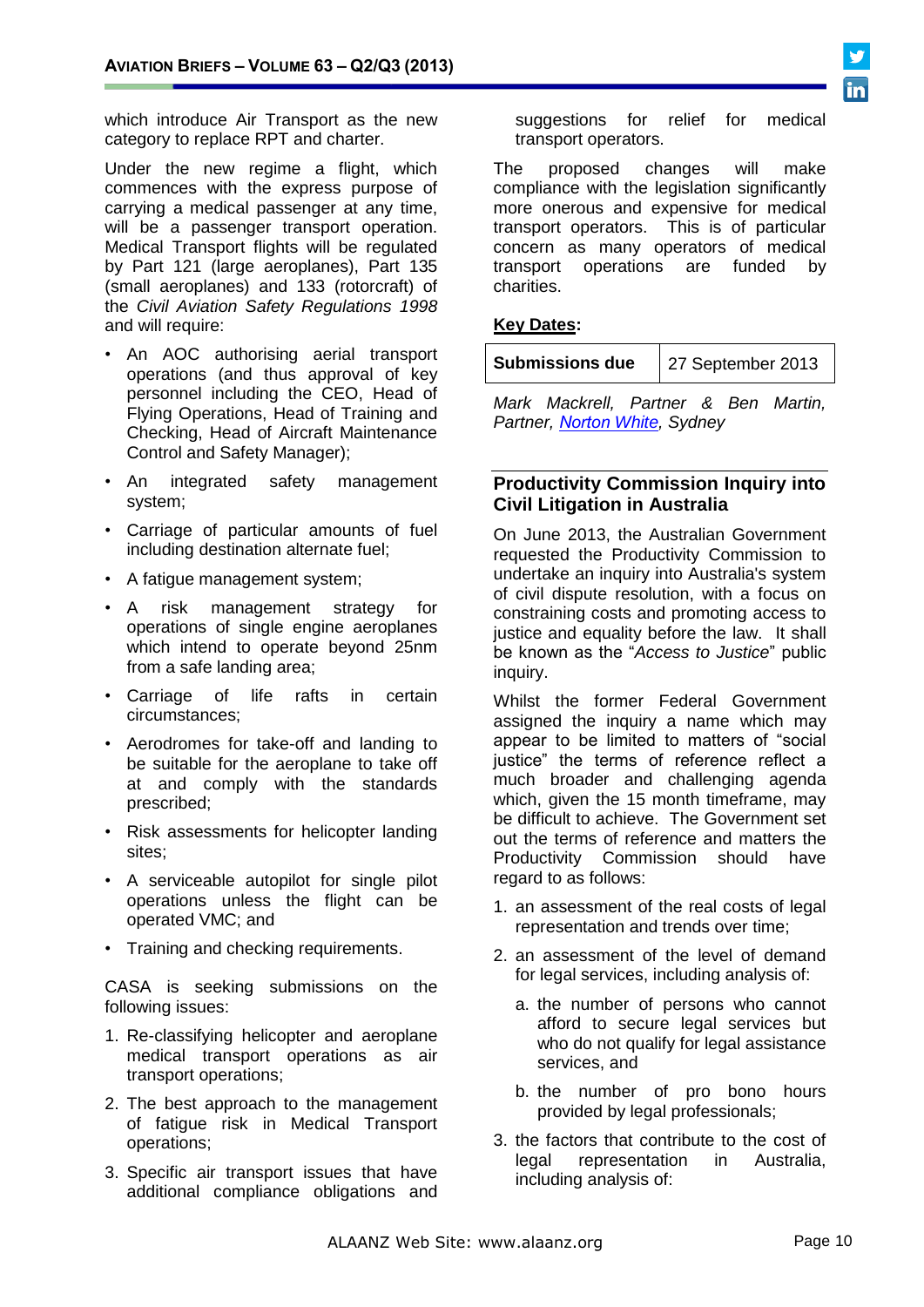- b. models of alternative dispute
- a. the supply of law graduates and barriers to entering the legal services market;
- b. information asymmetry;
- c. other issues of market failure;
- d. the structure of the legal profession in State and Territory jurisdictions;
- e. legal professional rules and practices
- f. court practices and procedures;
- g. models of billing practices;
- h. the application of taxation laws to legal services expenditure; and
- i. other features of the legal services market which drive costs;
- 4. whether the costs charged for accessing<br>justice services and for leaal services and for legal representation are generally proportionate to the issues in dispute;
- 5. the impact of the costs of accessing justice services, and securing legal representation, on the effectiveness of these services, including analysis of:
	- a. the ability of disadvantaged parties, including persons for whom English is a second language, to effectively selfrepresent; and
	- b. the extent to which considerable resource disparity impacts on the effectiveness of the adversarial system and court processes;
- 6. the economic and social impact of the costs of accessing justice services, and securing legal representation;
- 7. the impact of the structures and processes of legal institutions on the costs of accessing and utilising these institutions, including analysis of discovery and case management processes;
- 8. alternative mechanisms to improve equity and access to justice and achieve lower cost civil dispute resolution, in both metropolitan areas and regional and remote communities, and the costs and benefits of these, including analysis of the extent to which the following could contribute to addressing cost pressures:
	- a. early intervention measures;
- resolution; c. litigation funding;
- d. different models of legal aid assistance;
- e. specialist courts or alternative processes, such as community conferencing;
- f. use of technology; and
- g. expedited procedures;
- 9. reforms in Australian jurisdictions and overseas which have been effective at lowering the costs of accessing justice services, securing legal representation and promoting equality in the justice system; and
- 10. data collection across the justice system that would enable better measurement and evaluation of cost drivers and the effectiveness of measures to contain these.

These broad ranges of issues will be of relevance to many aspects of the aviation law and insurance community.

# **Key Dates:**

| <b>Terms of reference</b>                   | 21 June 2013      |
|---------------------------------------------|-------------------|
| <u>Issues paper</u>                         | 16 September 2013 |
| Initial submissions (9)                     | Due by 4 Nov 2013 |
| <b>Draft report</b>                         | April 2014        |
| <b>Final report to</b><br><b>Government</b> | September 2014    |

*Editors.*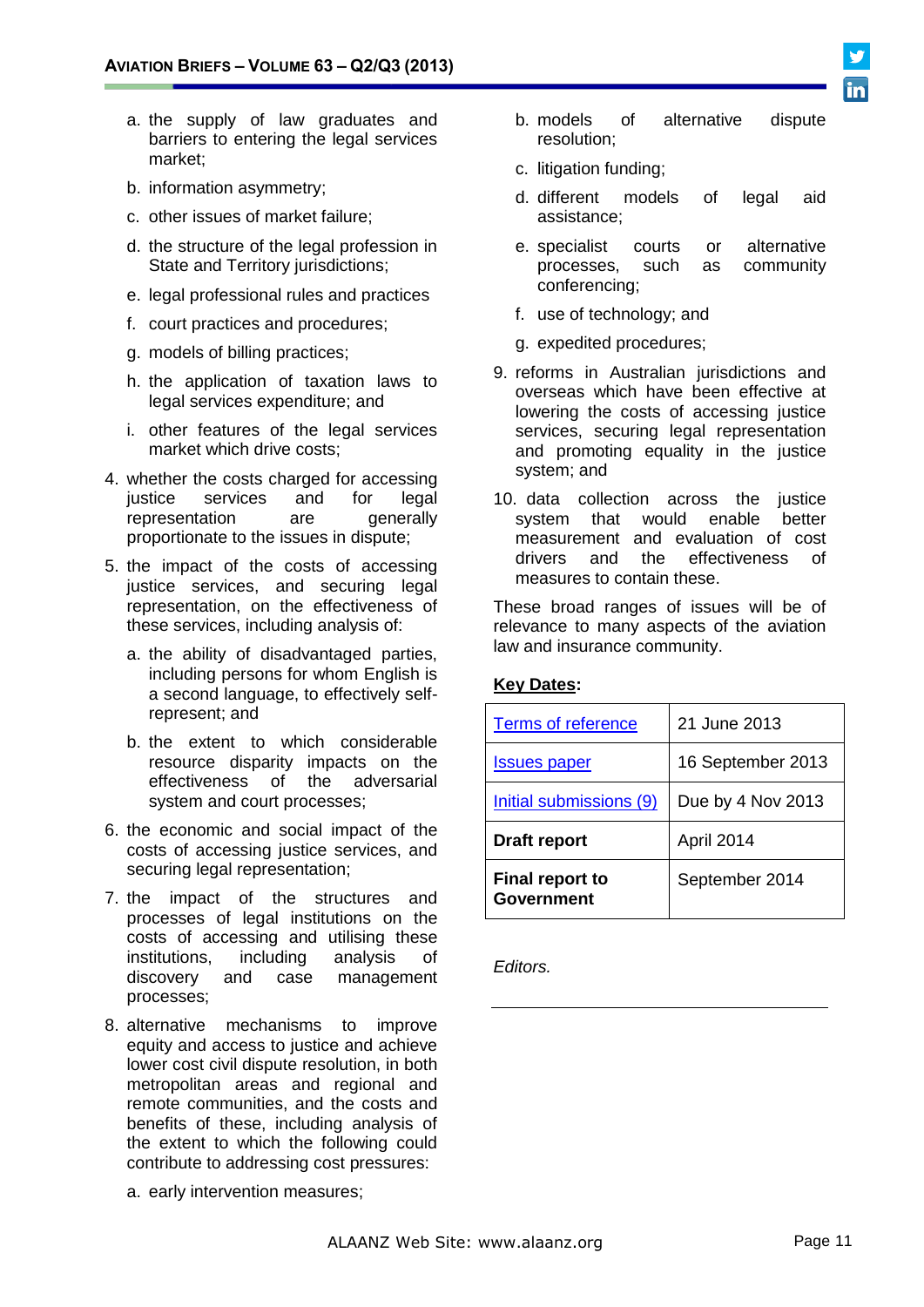# **FOCUS ON FINANCE & THE AVIATION SECTOR**

# **The Cape Town Convention and aircraft protocol – more to come**

As we have previously reported, Australia has now enacted the implementing legislation to give effect to the Convention in Australia, however several steps remain to be taken before it is in effect as described in this article. In addition, the interaction of the Cape Town Convention and other Australian law will need to be considered, and industry advisors will need to come to a view and agree a new approach to documentation and registration of aircraft transactions.

#### **What is the Cape Town Convention?**

Signed at Cape Town in November 2001, the Cape Town Convention and the relevant Aircraft Protocol, together the "Convention", bring into force a framework for an international standard for the protection of ownership rights and security interests in aircraft.

The Convention establishes:

- that an "international interest" in aircraft assets (such as airframes, aircraft engines and certain helicopters) arises in favour of:
	- o the seller/conditional seller under a sale/title reservation agreement;
	- o the lessor under a lease agreement; and
	- o the creditor under a credit agreement.
- an electronic registration system for the perfection and priority of "international interests" ("**International Registry**"); and
- default rights and remedies to enforce such international interests (including interim remedies) that are more tailored to aircraft finance transactions, such as giving secured parties the right to de-register or immobilise aircraft.

Afforded within the Convention's framework is flexibility whereby ratifying nations are permitted to make declarations ("**Declarations**") to opt-in, opt-out or determine within pre-defined parameters how the Convention is to apply to its jurisdiction. Based on the declarations we now know will be made, the Convention will not have retrospective effect and therefore existing transactions will not need to be registered on the International Registry.

We have described the [Convention and its](http://www.mallesons.com/publications/marketAlerts/2012/Pages/Australian-Government-announces-implementation-of-Cape-Town-by-2014-a-positive-development-for-the-aircraft-sector.aspx)  [benefits](http://www.mallesons.com/publications/marketAlerts/2012/Pages/Australian-Government-announces-implementation-of-Cape-Town-by-2014-a-positive-development-for-the-aircraft-sector.aspx) and provided regular updates regarding the progress of draft enabling legislation through the Australian Parliament – see our articles from:

- [28 May 2013](http://www.mallesons.com/publications/marketAlerts/2013/Pages/Joint-Standing-Committee-on-Treaties-recommends-ratification-of-Cape-Town-Convention-and-Aircraft-Protocol.aspx) Joint Standing Committee on Treaties recommends ratification of Cape Town Convention and Aircraft Protocol
- [4 June 2013](http://www.mallesons.com/publications/marketAlerts/2013/Pages/Cape-Town-Bills-introduced-in-the-Australian-Parliament-on-29-May-2013.aspx) Cape Town Bills introduced in the Australian Parliament on 29 May 2013
- July 2013 Cape Town Convention Bills receive Royal Assent on 28 June 2013

Several steps remain before the Convention is in effect in Australia, which we expect will be progressed expediently by the new Coalition Government once it resumes business.

We expect that the Convention system would be operational in Australia for new transactions in early 2014.

As outlined below, there are a number of implications that industry needs to consider now, and take the necessary steps to prepare before the Convention is in effect.

#### **What has happened to date?**

As we previously reported, Australia has now enacted the following implementing legislation to give effect to the Convention in Australia.

• *International Interests in Mobile Equipment (Cape Town Convention) Act 2013* which provides that the

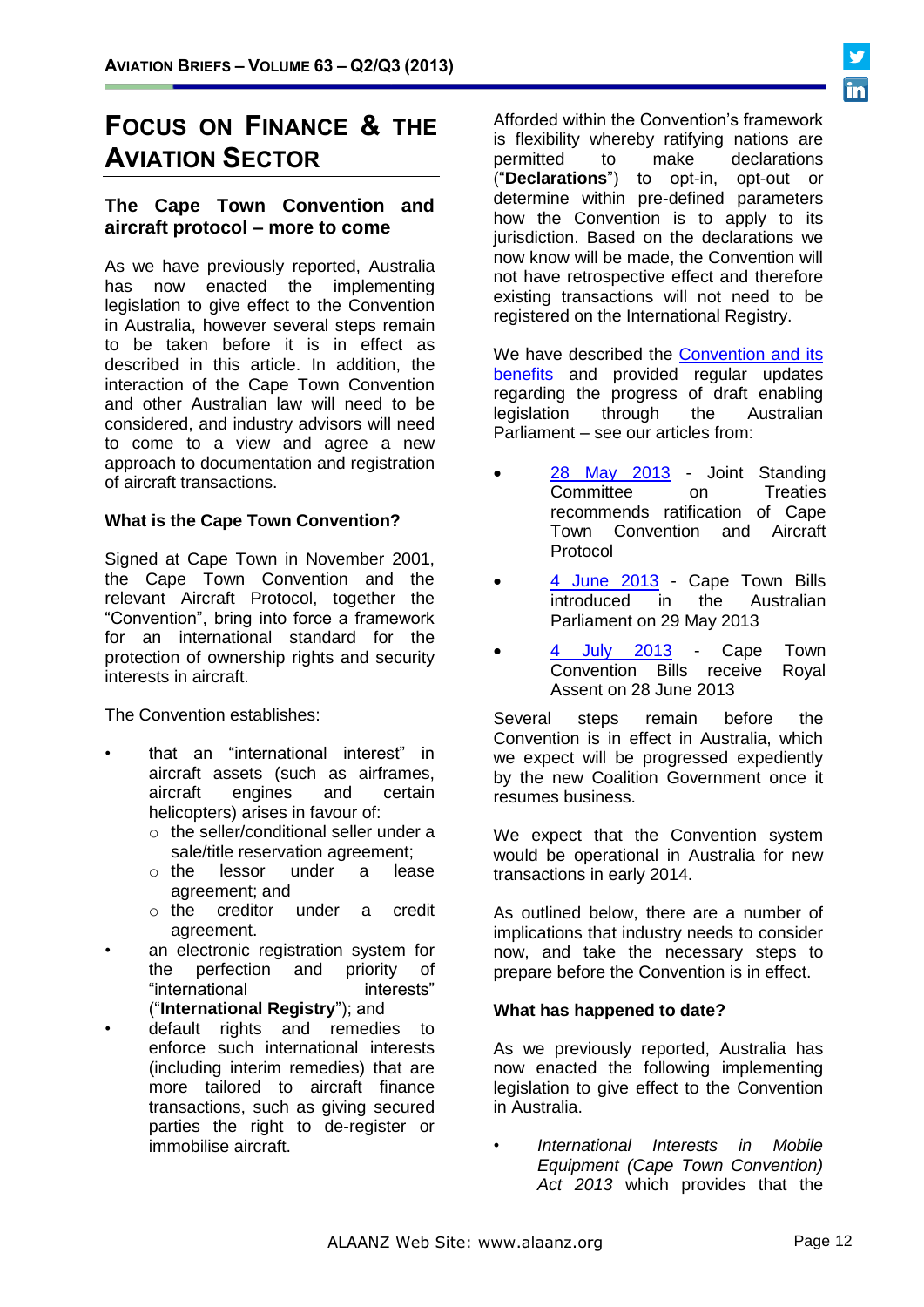Convention will have force of law in Australia and that the Convention will prevail over any law of the Commonwealth and any law of a State or Territory to the extent of any inconsistency.

- *International Interests in Mobile Equipment (Cape Town Convention) (Consequential Amendments) Act 2013* which provides for consequential amendments to the following legislation:
	- o *Air Services Act 1995* to make it clear that a registered interest under the Convention will be a security interest for the purposes of provisions of that Act dealing with the priority of statutory liens. Under the new regime, an earlier Convention registration will prevail over a statutory lien.

Given Air Services Australia has had a long standing practice of passing on service charges by contract and not by statute, this is not expected to have any practical implications.

- o *Civil Aviation Act 1988* to confer upon the Civil Aviation Safety Authority ("**CASA**") functions associated with the Convention
- o *Personal Property Securities Act 2009* ("**PPSA**") – if the PPSA is inconsistent with the Convention, then the Convention will prevail.

# **What are the next steps?**

The following next steps are set to take place:

• CASA will be conferred functions to deal with recordation, removal and the exercise of the Irrevocable Deregistration and Export Request Authority (IDERA), the instrument under which an aircraft can be deregistered as part of an enforcement action.

> The Convention also provides that the "authorised party" under an IDERA is the sole person who can exercise such de-registration. This is important as it gives financiers the comfort of the negative assurance

that there will be no change in the registration of the aircraft (nor reregistration in another country) without hearing from CASA.

The formal lodgement of the Instrument of Accession to the Convention, accompanied by Declarations in respect of the Convention, with the International Institute for the Unification of Private Law (UNIDRIOT).

> We now know that Australia will take the following approach to Declarations:

- o it will declare that upon the substantive insolvency of a debtor, the aircraft will be returned to the creditor on the earlier of:
	- **a** waiting period of no more than 60 days; and
	- the date under applicable law on which the creditor is entitled to the possession of the aircraft,

unless all defaults (other than the insolvency default) under the relevant security agreement have been remedied and the debtor has agreed to perform all further obligations under the relevant security agreement. This regime, based on the US Section 1110 of the Bankruptcy Code, is also known as "**Alternative A**";

- o it will declare that upon receiving an IDERA, CASA will record the authorisation and assist with the authorised party to exercise relevant remedies;
- o it will declare that transaction parties will continue to be free to agree which law will govern their contractual rights and obligations;
- o it will declare that any remedies available to a creditor under the Convention which are not expressed under the relevant provisions of the Convention to require application to a court may be exercised without leave of the court;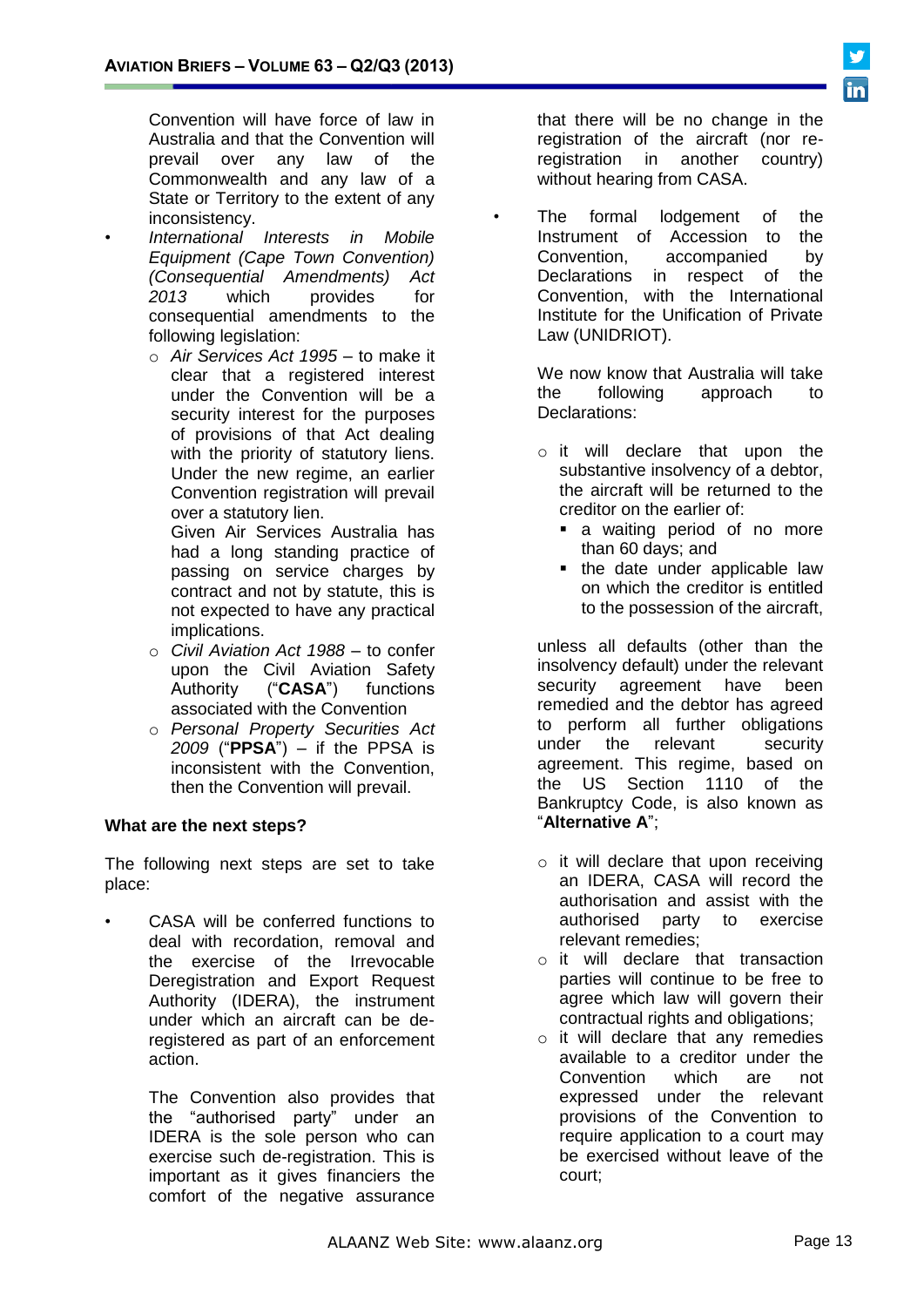- o it will declare that Australia will cooperate to the maximum extent possible with foreign courts and foreign insolvency administrators in the repossession of aircraft as set out above; and
- o it will declare that the Federal Court and the courts of the States<br>and Territories will have and Territories will have jurisdiction under the Convention.
- The formal ratification of the Convention with the Federal Executive Council's approval.

#### **Questions arising from the implementation of Convention**

The interaction between the Convention and Australian domestic law (particularly the PPSA and insolvency law) needs to be further considered. We understand that the Australian Government does not have any plans at present to enact any further legislation amending domestic laws to cater for the introduction of the Convention.

The guiding principle is that the Convention will prevail only to the extent of any inconsistency with any other Australian law (so the aviation industry and the courts will have to work out when the Convention is "inconsistent").

Various formulations for determining "inconsistency" have been put forward over the years in the constitutional law or statutory interpretation context, but in the present circumstances where industry participants will favour pragmatism, industry advisors will need to come to a view and agree a new approach to documentation and registration of aircraft transactions.

This was made clear in the *Explanatory Memorandum to the International Interests In Mobile Equipment (Cape Town Convention) Bill* ("**Explanatory Memorandum**"), which noted that if the Australian Government adopts an implementation model which provides that the Convention will prevail in the event of any inconsistency, the onus will be on the aviation industry and the courts to understand the operation of both the PPSA and the Cape Town Convention and

identify where inconsistencies arise, and that it would not be unreasonable for industry to incur some of the costs associated with operating under and within the two schemes (see paragraph 4.32 of the Explanatory Memorandum).

In the following paragraphs below we raise some matters for consideration and highlight some examples where analysis needs to be undertaken to determine the extent of inconsistencies.

# **PPSA**

Given the approach to implementing the Convention described above, it is expected that the PPSA will still apply in aviation transactions and registrations under the PPSA will be required. A multitude of reasons can be put forward for this position, but in simple terms the PPSA will continue to apply where there is no inconsistency between the Convention and the PPSA. One clear example which practitioners could put forward and was cited in a Parliamentary discussion earlier in the Convention implementation process and the Explanatory Memorandum (see paragraph 1.28 of the Explanatory Memorandum) is to do with the definition of "proceeds" under PPSA which is broader than the definition in the Convention.

It should be noted that the Convention provides that any additional remedies permitted by applicable law may be exercised with respect to a transaction registered under the Convention to the extent that those remedies are not inconsistent with the mandatory provisions of the Cape Town Convention. This could also be taken to suggest that the local law requirements for the creation and perfection of security interests under PPSA continue to apply.

#### **Insolvency laws**

Analysis will need to be undertaken as to what provisions of the Corporations Act will be inconsistent, and which provisions will continue to apply.

As the Australian government is not contemplating any specific amendments to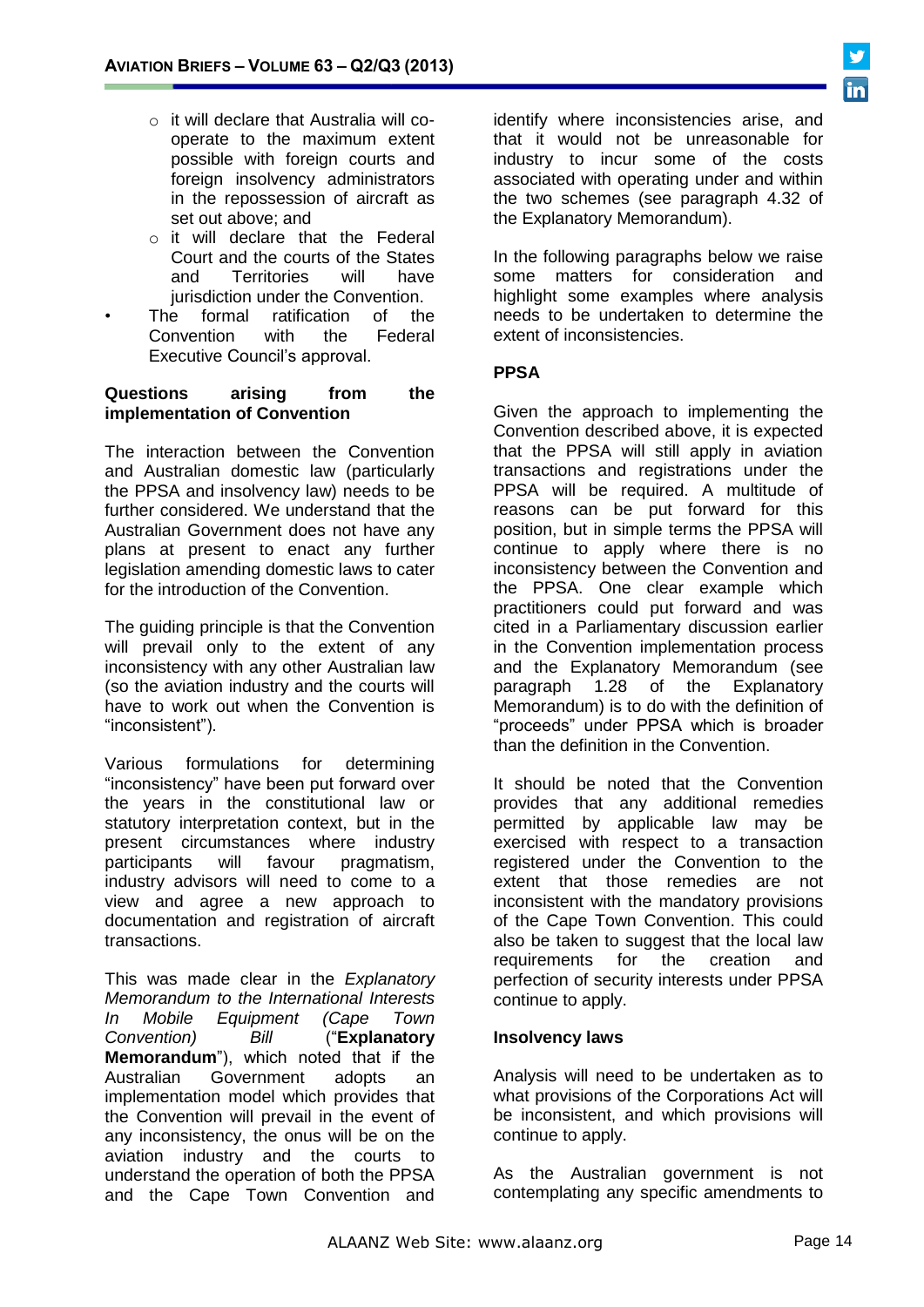

insolvency laws in Australia, it appears that the Convention will simply co-exist with the current insolvency regime (to the extent not inconsistent).

For example, practitioners will need to consider whether provisions such as s 588FL Corporations Act, relating to the vesting of security interests in collateral in the grantor if it becomes insolvent if not registered within a certain time, will continue to apply to aircraft. If this registration requirement is construed as being "inconsistent" with Alternative A of the Convention, then a secured party's rights under Alternative A to require the aircraft to be returned (or defaults cured) as described above would prevail (regardless of whether the secured party registered its security interest within the timeframe prescribed under s 588FL of the Corporations Act). However, because the Convention does not deal with any matters other than "international interests" and associated rights, registration under the PPSA would still be required at least in respect of other aspects of aviation financing transactions which are not covered by the Convention (for example, bank account charges and other ancillary security).

Taking another example, the maximum 60 day waiting period for repossession (or for the debtor to cure all defaults other than the insolvency default) will likely operate concurrently with the current regime under s 440B and related provisions of the Corporations Act. These are already quite creditor friendly in that it requires an administrator of a lessee to make a decision as to continuing to use or possess an aircraft or else incur personal liability for rent and other amounts attributable to the use or possession of the aircraft from the end of that decision period.

Even so, Alternative A would prevail after 60 days and the 60 day requirement under Alternative A of the Convention would alleviate any uncertainties around the present regime including, for example, removing the potential need to go to court or seek the administrator's consent even where the administrator has issued a disclaimer notice within the 5 business day

decision period under s 443B of the Corporations Act.

Such a result would be consistent with one of the objects of the Convention which is to provide more certainty to those who invest in the aviation industry given the unique situation of aircraft assets as high value, highly depreciable and mobile assets requiring speedy, effective and tailored remedies.

The above are some examples of the interactions between the Convention and current domestic laws, and there will be others that will need to be worked through prior to and during the implementation period.

We continue to discuss the implementation of the Convention and the interaction of the Convention and Australian laws with the relevant government departments and we will keep you posted.

*John Canning, Partner, King & Wood Mallesons, Sydney*

This article has been reproduced with the kind permission of the author. For more information please refer to [www.mallesons.com](http://www.mallesons.com/)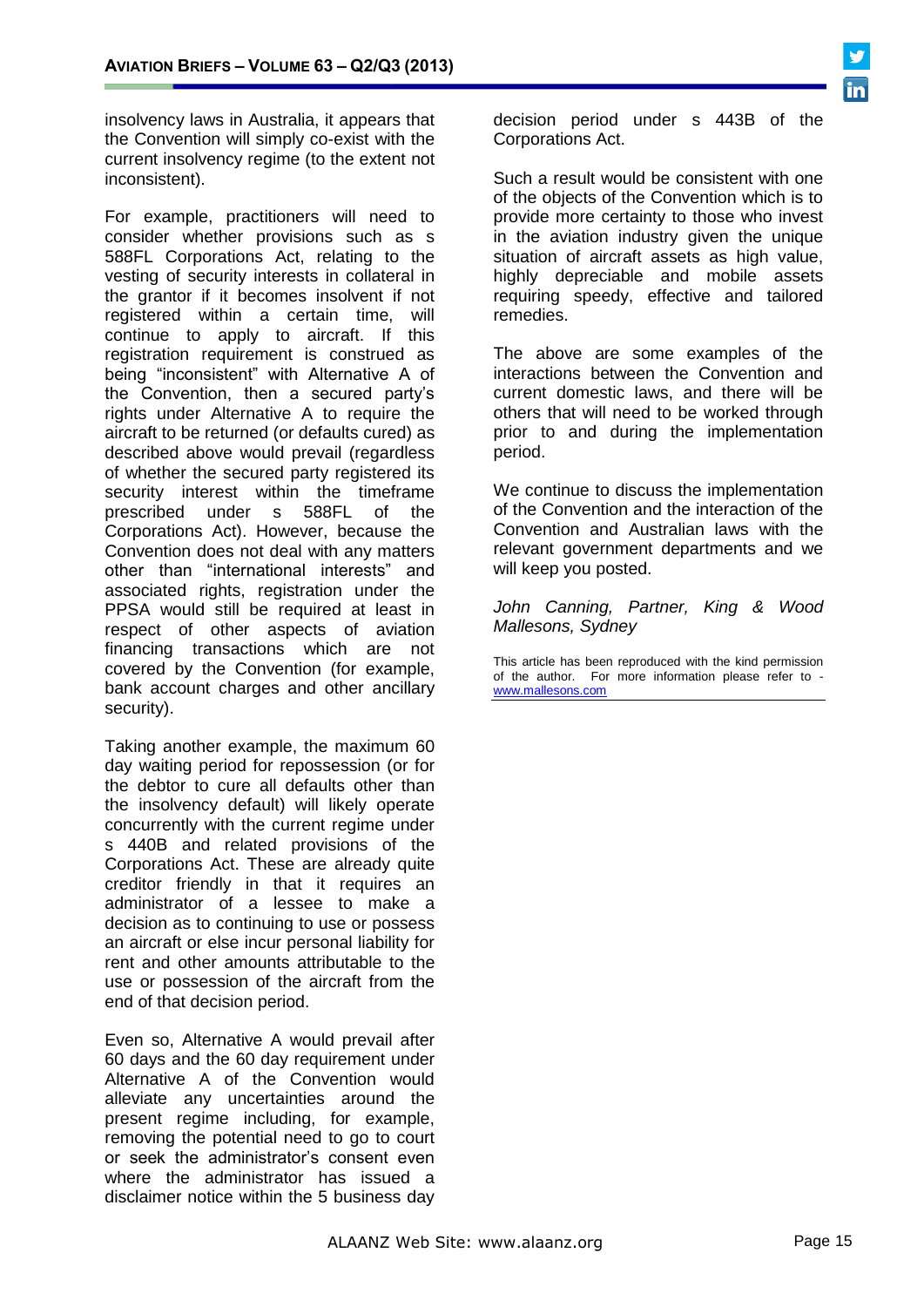### **Taking security over personal property in Australia, a cautionary tale for the aviation sector**

### **1. Introduction**

The introduction of the *Personal Property Securities Act 2009* (Cth) ("**PPSA**") has altered the way businesses participating in the Australian aviation sector manage their payment and repayment risk. This payment and repayment risk has been broadened by the PPSA and now includes transactions or arrangements such as the sale of goods such as jet fuel on retention of title; the leasing of goods such as vehicle, tugs or catering equipment and the bailment or sub-bailment of goods to contractors such as aircraft spares and maintenance equipment.

The decision of the Brereton J of the New South Wales Supreme Court in the recent case of *In the matter of Maiden Civil (P&E) Pty Ltd; Richard Albarran and Blair Alexander Pleash as receivers and managers of Maiden Civil (P&E) Pty Ltd & Ors v Queensland Excavation Services Pty Ltd & Ors* [2013] NSWSC 852 ("**Maiden**") highlights not only the risks involved in asset intensive industries (such as aviation), but also the importance of registering security interests where possible. The Court's decision in Maiden demonstrates that under the PPSA:

- (a) a party or business may not rely on its legal title to personal property to defeat a perfected security interest in that personal property;
- (b) generally the law gives priority to security holders who take steps to protect their security interests in personal property (even security holders in a non-traditional sense); and
- (c) the range of security 'arrangements' that could constitute a security

interest has increased significantly since the introduction of the PPSA.

Whilst the assets involved in Maiden were not aviation related, the findings of the Court are equally applicable to the aviation sector in Australia (eg lessors, airlines, airports and aviation contractors).

#### **2. The PPSA and the aviation sector in Australia**

### *2.1 PPSA introduction and application*

The PPSA was introduced to unify the law governing security interests in personal property and establish rules for determining the priority of these security interests.<sup>2</sup>

Generally, the PPSA applies to security interests in goods or financial property if:

- (a) the goods or financial property is located in Australia; or
- (b) the party granting the security interest in the property ("**Grantor**") is an Australian entity.
- *2.2 Law applicable to determine validity of security interests*

Whilst not relevant for the purposes of this discussion it worth noting that generally the validity of a security interest in goods is governed by the law of the jurisdiction in which the goods are located when the security interest attaches (under that law).<sup>4</sup>

<u>.</u>

<sup>&</sup>lt;sup>1</sup> Including arrangements that previously did not create security interests; eg sale on retention of title and flawed asset arrangements.

 $1$  See the explanatory memorandum accompanying the *Personal Property Securities Act 2009* (Cth).

 $2$  See the explanatory memorandum accompanying the *Personal Property Securities Act 2009* (Cth).

<sup>3</sup> *Personal Property Securities Act 2009* (Cth) ss 6 and 238; see also the connection requirement for intangible property in section 6(2) of the *Personal Property Securities Act 2009* (Cth); registration on the PPSR is permitted if the personal property or Grantor is located in Australia under section 152 of the *Personal Property Securities Act 2009* (Cth).

<sup>4</sup> *Personal Property Securities Act 2009* (Cth) 238(3); the *Personal Property Securities Act 2009* (Cth) will also apply where an Australian Grantor enters into an express agreement that the *Personal Property Securities Act 2009* (Cth) should apply; *Personal Property Securities Act 2009* (Cth) 237(1); This special treatment for 'multi-jurisdictional' personal property creates an interesting situation when the Grantor is both an operator of a 'multi-jurisdictional' aircraft (and its engines) and is located in Australia. In this case, the PPSA would apply to determine the validity of any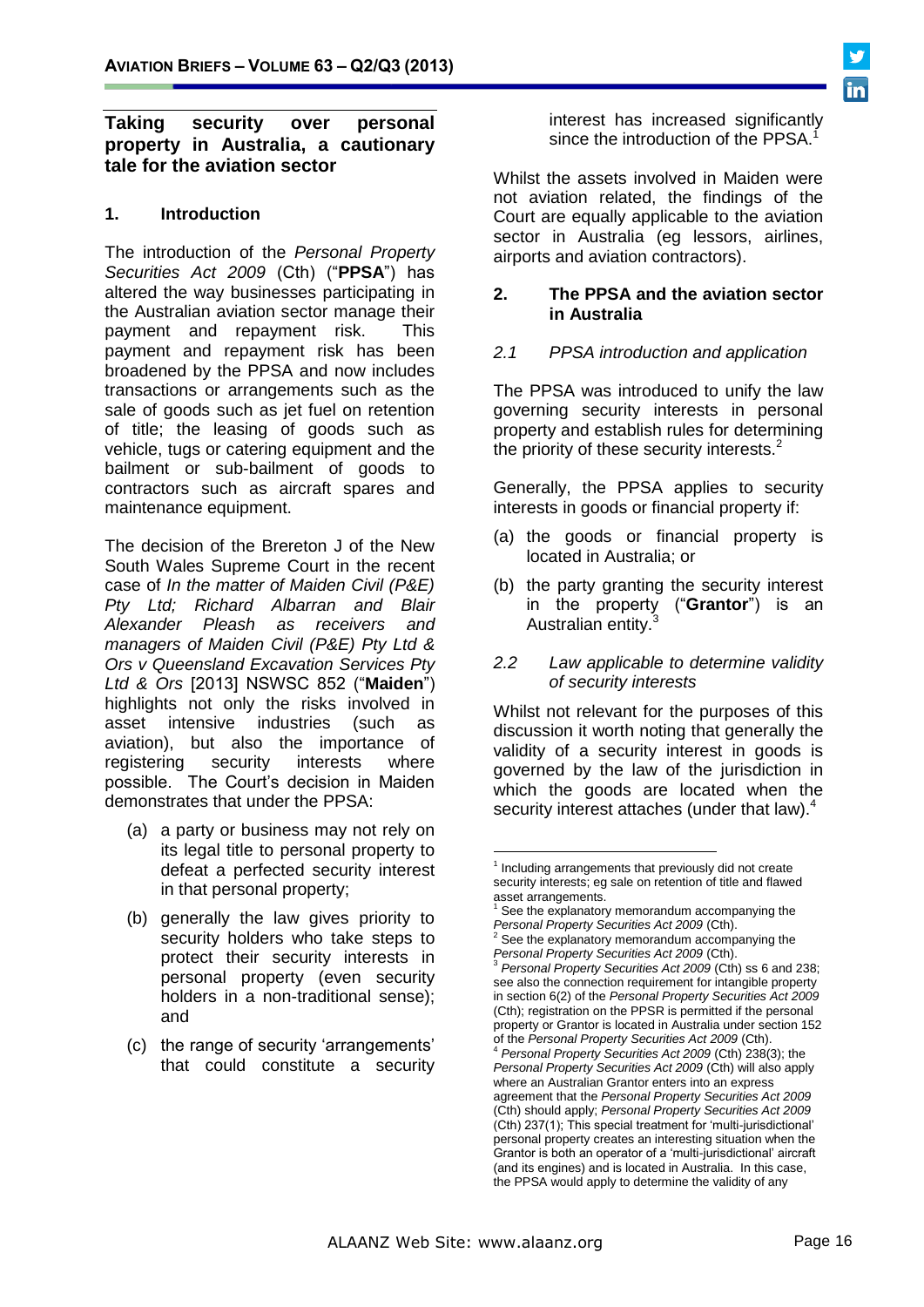However, the validity of security interests in goods that are normally moved between jurisdictions (eg aircraft and their engines) $5$ is only determined by Australian law if the Grantor is located in Australia at the time that the security interest attaches to the goods.<sup>6</sup>

*2.3 Property Securities Register ("PPSR")*

The PPSA creates and maintains the PPSR, which acts as a central repository to facilitate the taking of security interests in personal property in Australia.

#### *2.4 Personal property*

Under the PPSA, personal property includes many different kinds of tangible and intangible property, other than real property which traditionally would not have been capable of supporting a security interest.<sup>7</sup>

#### *2.5 Security interest*

 $\overline{a}$ 

A security interest is an interest in personal property provided by a transaction that, in substance, secures payments or performance of an obligation. Additionally, a security interest could arise where:

- (a) a transferee transfers an account or chattel paper;
- (b) a consignor delivers goods to a consignee under a commercial consignment; and

(c) goods are leased or bailed and a PPS Lease is created. 8

#### *2.6 PPS lease*

A PPS lease arises where a lease or bailment occurs and:

- (a) the term of that lease or bailment meets the requirements of section 13(1) of the PPSA;  $9$
- (b) the bailor or lessor is in the business of bailing or leasing aoods; and  $10<sup>10</sup>$
- (c) in the case of bailments, the bailee provides value.<sup>11</sup>
- *2.7 Perfection*

A person who holds a security interest under the PPSA will need to 'perfect' the security interest to ensure that the security interest has priority over competing interests.<sup>12</sup>

A secured party can perfect a PPSA security interest by:

- (a) registering a financing statement on the PPSR;
- (b) taking possession of the collateral; or
- (c) for certain types of collateral (such as shares), by taking control of the collateral.



security interests that arises regardless of whether the multi-

jurisdictional aircraft has ever travelled to Australia.<br><sup>5</sup> Eg aircraft or engines that are moved outside of Australia or even between states regularly; see also J Field, *Personal Property Securities in Australia* (at 6 August 2013) [4.5.300]. <sup>6</sup> *Personal Property Securities Act 2009* (Cth) 238(3); the *Personal Property Securities Act 2009* (Cth) will also apply where an Australian Grantor enters into an express agreement that the *Personal Property Securities Act 2009* (Cth) should apply; *Personal Property Securities Act 2009* (Cth) 237(1); This special treatment for 'multi-jurisdictional' personal property creates an interesting situation when the Grantor is both an operator of a 'multi-jurisdictional' aircraft (and its engines) and is located in Australia. In this case, the PPSA would apply to determine the validity of any security interests that arises regardless of whether the multijurisdictional aircraft has ever travelled to Australia.

Personal property is defined by the PPSA as being all property (including a licence) other than land and rights that are granted by law, which are declared by that law not to be personal property for the purpose of the PPSA; *Personal Property Securities Act 2009* (Cth) s 10.

<sup>&</sup>lt;u>.</u> <sup>8</sup> *Personal Property Securities Act 2009* (Cth) s 21.

<sup>9</sup> *Personal Property Securities Act 2009* (Cth) s 13(1). <sup>10</sup> *Personal Property Securities Act 2009* (Cth) s 13(2); what constitutes 'engaged in the business of bailing/leasing goods' has not been considered by an Australian court; there is New Zealand authority in *Rabobank v McAnulty* [2011] NZCA 212 that supports the view that the bailor/lessor should intend to profit from the bailment or lease; that there is Canadian authority that states that the bailments or leases must be a 'proper component' or a 'significant part' of the business of the bailor/lessor; see *David Morris Fine Cars Ltd v North Sky Trading Inc* [1996] WWR 332 and *Paccar Financial Services Ltd v Sinco Trucking Ltd* [1987] 7 PPSAC 176 (SQKB); the New Zealand authorities could possibly be distinguished as the New Zealand legislation does not refer to bailments, additionally, section 13(3) of the *Personal Property Securities Act 2009* (Cth) contains the requirement that the bailee provide 'value'.

<sup>11</sup> *Personal Property Securities Act 2009* (Cth) s 13(3). <sup>12</sup> *Personal Property Securities Act 2009* (Cth) ss 21-9; in most cases perfection will also ensure that the security interest survives the insolvency of the grantor.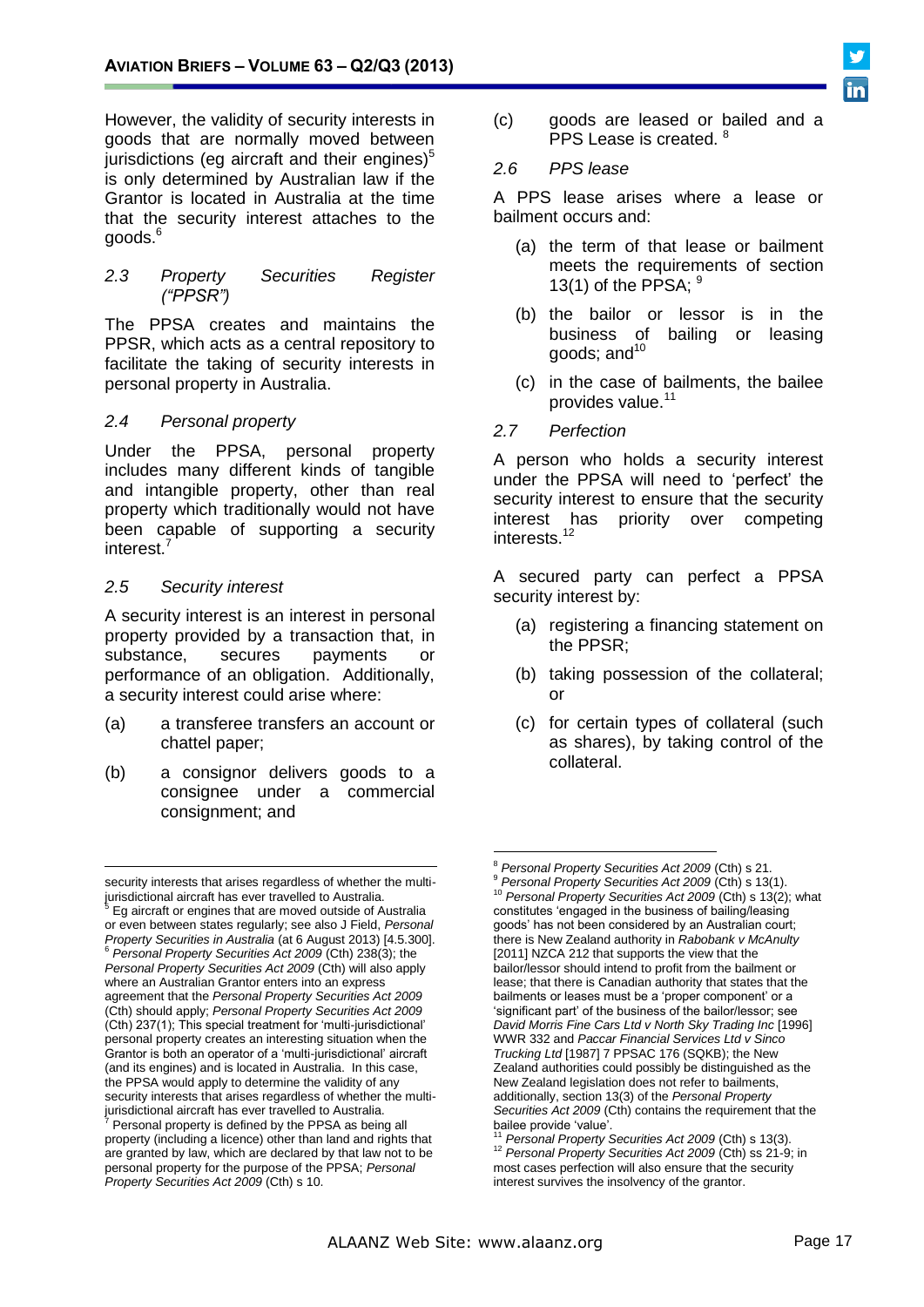

### *2.8 Attachment*

In order for a perfected security interest to be enforceable against the Grantor in relation to particular collateral the security interest must have 'attached' to that collateral.<sup>13</sup>

A security attaches to collateral when the Grantor has rights in the collateral (or the power to transfer rights in the collateral to the secured party) and value is given for the security interest (or the Grantor does an act by which the security interest arises).

In addition to attachment, for a perfected security interest to be enforceable against a third party in relation to particular collateral the secured party must either possess the collateral; have perfected the security interest by control or ensure the written security agreement that creates the security interest covers the collateral.<sup>14</sup>

#### *2.9 Purchase Money Security Interest ("PMSI")*

Under the PPSA, a perfected PMSI will generally have priority over other security interests where the PMSI's PPSR registration states that it is a security interest.<sup>15</sup>

Section 14(1) of the PPSA defines a PMSI to include:

- (a) a security interest taken in collateral, to the extent that it secures all or part of its purchase price;
- (b) a security interest taken in collateral by a person who gives value for the purpose of enabling the grantor to acquire rights in the collateral, to the extent that the value is applied to acquire those rights
- (c) the interest of a lessor or bailor of goods under a PPS lease; and

 $\overline{a}$ 

(d) the interest of a consignor who delivers goods to a consignee under a commercial consignment.

#### *2.10 Taking free of security interests*

A buyer or lessee of personal property, for value, takes the personal property free of any unperfected security interests in the property.<sup>16</sup> Therefore, if a secured party fails to register its security interest in personal property then the Grantor could sell the personal property to a third party. The third party would take the personal property free of the secured party's security interest and could deal with the asset as it wished.

In addition, a buyer or lessee of personal property takes the personal property free of any security interest in the property if:

- (a) the regulations provide that the personal property may or must be described by serial number;<sup>17</sup> and
- (b) searching the register, immediately before the time of the sale or lease, by reference only to the serial number of the property, would not disclose a registration that perfected the security interest.<sup>18</sup>

Therefore, if the PPSA Regulations state that the personal property may or must be described by serial number,<sup>19</sup> and the secured party fails to register its security interest in the personal property on the PPSR (by serial number), a third party could take the personal property free of the secured party's security interest.

#### *2.11 Retention of title*

Under the PPSA, suppliers or lessors who supply goods through retention of title contracts ("ROT Suppliers") and register their security interests in those goods receive two benefits:

1

<sup>13</sup> *Personal Property Securities Act 2009* (Cth), s 19.

<sup>14</sup> *Personal Property Securities Act 2009* (Cth), s 20.

<sup>15</sup> *Personal Property Securities Act 2009* (Cth), ss 62(2)-(3).

<sup>16</sup> *Personal Property Securities Act 2009* (Cth) s 43(1); see also the exception in section 43(2) of the *Personal Property Securities Act 2009* (Cth).

<sup>17</sup> See *Personal Property Securities Regulations 2010* (Cth) Schedule 1, r 2.2.

<sup>18</sup> *Personal Property Securities Act 2009* (Cth) s 44.

<sup>19</sup> Aircraft, specific intangible property (design, patent, plant breeder's right, trademark and some licences), motor vehicles and watercraft.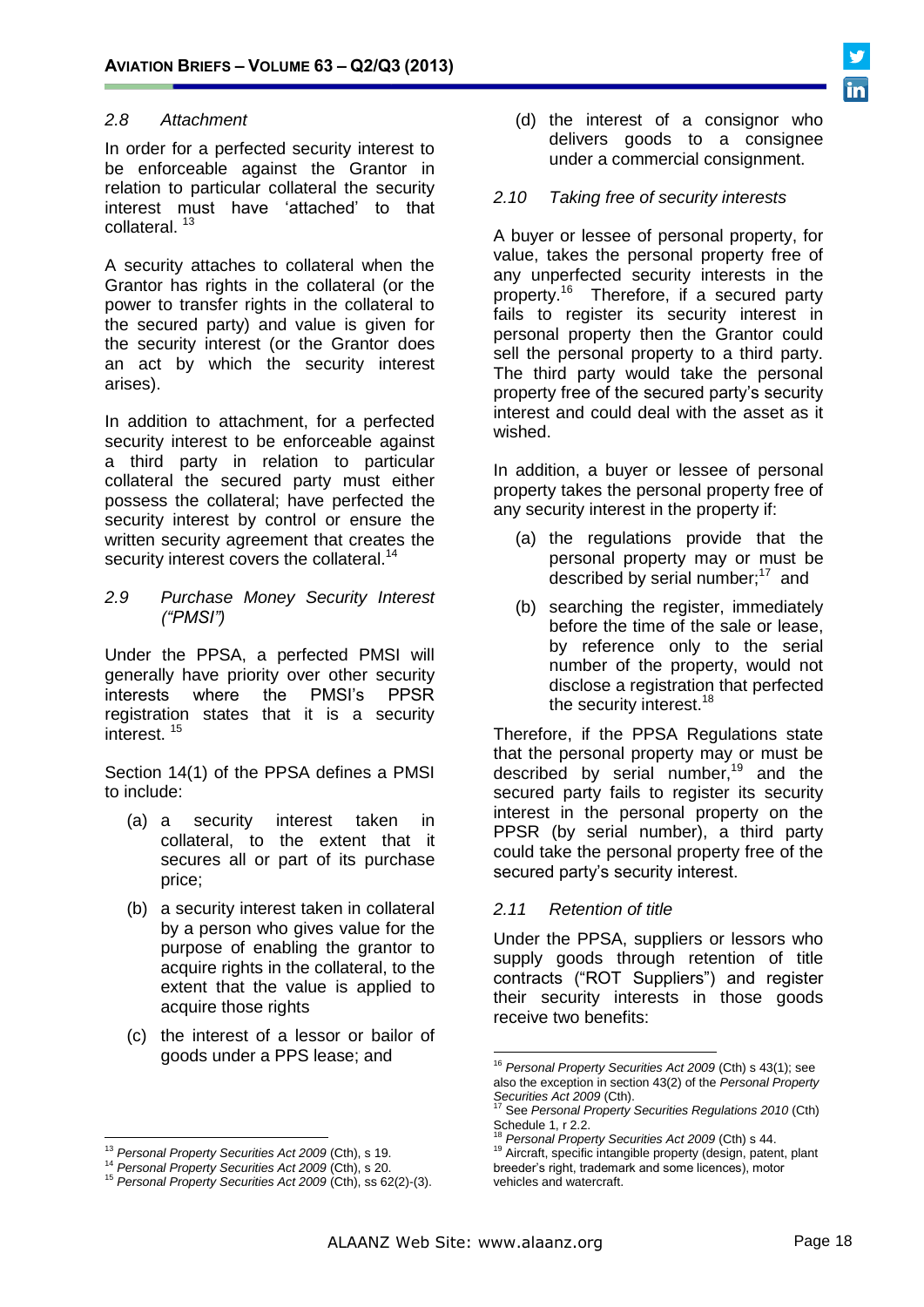- (a) PMSI super priority: ROT Suppliers registered security interests take priority over all other security interests in the collateral.
- (b) Insolvency protection: Any collateral to which a ROT security interest has attached, which falls within the definition of 'PPS Act retention of title property,<sup>'20</sup> will not be available to the liquidator in insolvency. Therefore, the secured party could seize the collateral on the basis of their ownership and not be adversely affected by the liquidation.
- *2.12 The Cape Town Convention and*  Aircraft Protocol ("**Convention**")<sup>21</sup>

The future implementation of the Convention in Australia will impact the effect of the PPSA on aircraft, helicopters and aircraft engines. Under the Convention "international interests" are created in aircraft assets in favour of the certain sellers, lessors and creditors in relation to aircraft, helicopters and aircraft engines.<sup>22</sup>

Australian law provides that the Convention will prevail over Commonwealth or State laws in the event of any inconsistency (such as the PPSA).<sup>23</sup> However, where there is no inconsistency between the Convention and the PPSA, the PPSA will continue to apply. Therefore, it is likely that aviation related security interests will still need to be registered on the PPSR to attract the protections contained in the PPSA once the Convention has been implemented in Australia.<sup>24</sup>

**\*\*\***

#### **3. Recent case:** *Maiden Civil (P&E) Pty Ltd v Queensland Excavation Services Pty Ltd & Ors* **[2013] NSWSC 852**

#### *3.1 Facts*

This case concerned three Caterpillar excavators and loaders:

- (a) Caterpillar 320D excavator;
- (b) Caterpillar 330D excavator; and
- (c) Caterpillar 930 wheeled loader ("the **Caterpillars**").<sup>25</sup>

In 2010, Queensland Excavation Services Ltd ("**QES**") purchased the Caterpillars; with the deposits contributed by QES and the balance financed by Esanda (for the 320D) and Westpac (for the 330D and 390). QES then leased the Caterpillars to Maiden Civil (P&E) Pty Ltd ("**Maiden**"). There were no written leases, but the equipment had been in Maiden's possession for over a year and QES had periodically invoiced Maiden for the use of the equipment. The oral leases between QES and Maiden were not perfected. In addition, Maiden had paid QES a sum equivalent to the amount QES has paid as a deposit for the purchase of the Caterpillars.

In 2011, Maiden provided to QES the funds required to payout the Esanda finance in respect of the 320D, and QES thereupon discharged the finance and stopped invoicing Maiden for the 320D. QES continued to invoice Maiden for the 330D and 930.

In 2012, Maiden borrowed money from Fast Financial Solutions Pty Ltd ("**Fast**"). As part of the terms of the finance transaction Maiden granted security over

 $\overline{a}$ <sup>20</sup> Under the winding up provisions in the *Corporations Act 2001* (Cth); 'PPS Act retention of title property' is property which is owned by the secured party but is in possession of

the receiver/ lessee of the goods.<br><sup>21</sup> Convention on International Interests in Mobile Equipment, open for signature 1 November 2001 (entered into force 1 April 2004); Protocol on Matters Specific to Aircraft Equipment , done at Cape Town on 16 November

<sup>2001.</sup> <sup>22</sup> Convention on International Interests in Mobile Equipment, open for signature 1 November 2001 (entered

into force 1 April 2004), Article 7. <sup>23</sup> *International Interests in Mobile Equipment (Cape Town Convention) Act 2013* (Cth); *International Interests in Mobile Equipment (Cape Town Convention)(Consequential Amendments) Act 2013* (Cth); see also the Explanatory Memorandum to the *International Interests in Mobile Equipment (Cape Town Convention) Bill 2013*

<sup>&</sup>lt;u>.</u> <sup>24</sup> See John Canning, The Cape Town Convention and  $\frac{3}{25}$  aircraft protocol – more to come (2013).

The Caterpillars could be driven, had individual vehicle identification numbers and were powered by their own engines; categorised as motor vehicles.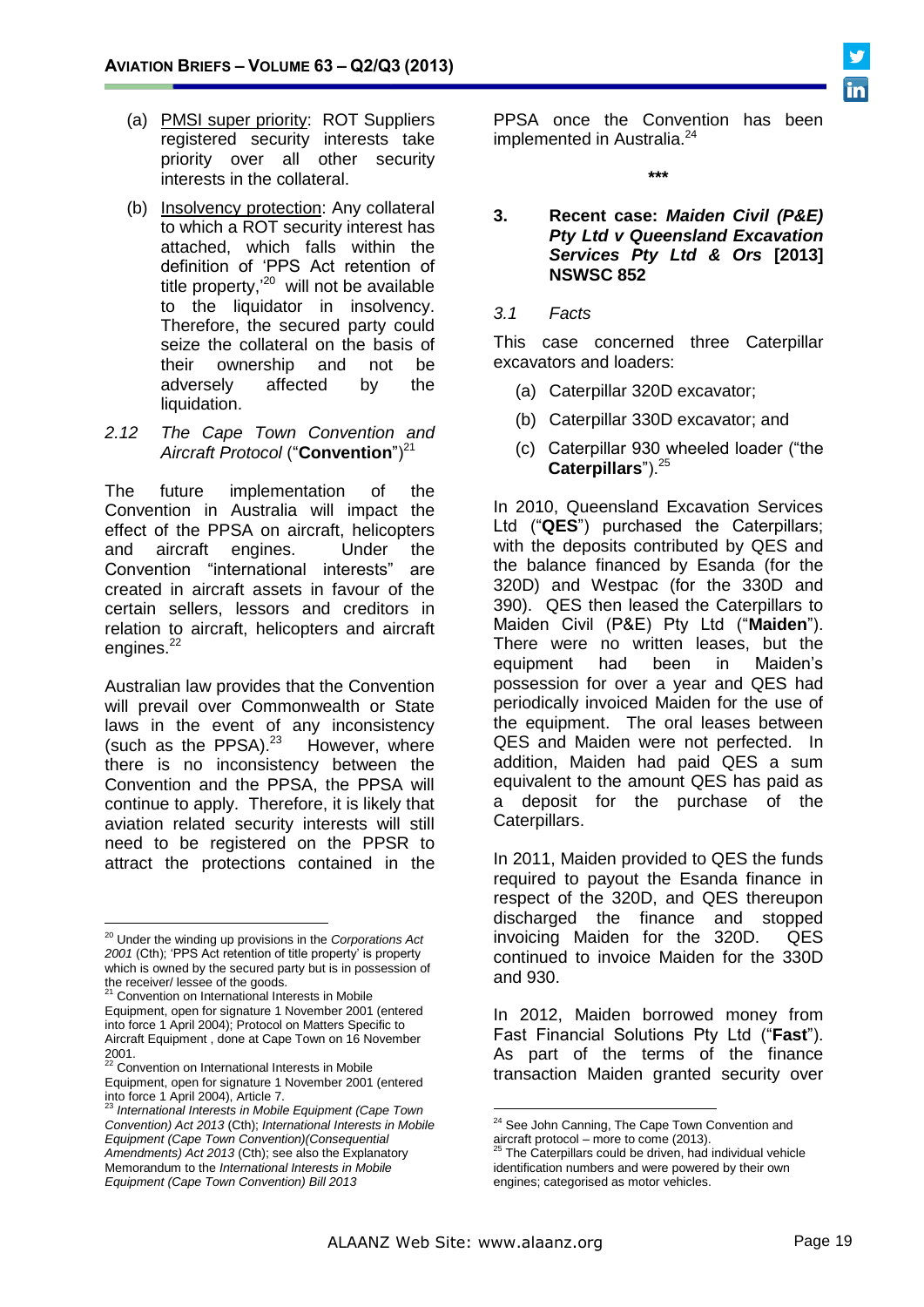all of its assets (including the Caterpillars) to Fast under a General Security Deed ("**GSD**"). Fast then registered this purported security interest on the PPSR, thereby perfecting its security interest.

Later in 2012, Maiden fell into financial difficulty and Fast became aware of the occurrence of events of default under the GSD. Fast then enforced its rights under the GSD to appoint receivers to Maiden. QES terminated the leases and asserted primary rights to the equipment as owners. Fast's receivers asserted primary rights to the equipment as sole perfected security interest holder.

#### *3.2 Security interests and priority*

The Court found that both QES and Fast had competing security interests in the 330D and 930.

#### Fast's security interests

The Court held that the 'all assets' security granted in the GSD created security interests in favour of Fast in all three of the Caterpillars. The Court found that Fast's security interests were perfected under the PPSA when Fast registered the security interests on the PPSR. $^{26}$  Under section 19(5) of the PPSA, Maiden had proprietary rights in the Caterpillars under each lease even though it was not the owner of the equipment. Therefore, Fast's security interests attached to the Caterpillars when Fast advanced funds (gave value) to Maiden under the terms of the GSD. $^{27}$ 

#### QES' security interests

 $\overline{a}$ 

The Court held that QES had unperfected security interests in the 330D and 390.<sup>28</sup> The Court found that each lease between QES and Maiden amounted to PPS lease within the meaning of section 13 of the PPSA.<sup>29</sup> The Court stated that for a lease

or bailment to amount to a PPS lease under the PPSA the lease or bailment must be either:

- (a) for a term longer than a year; $30$  or
- (b) for a term longer than 90 days where the personal property may or must be registered by its serial number under the PPSA Regulations.<sup>31</sup>

The Court found that the Caterpillars were personal property that 'may or must be described by serial number under the PPSA Regulations<sup>32</sup> and the Caterpillars had been in Maiden's possession for more than 90 days. Therefore, the Caterpillar leases between QES and Maiden were PPS leases for the purposes of the PPSA, and QES' interest as lessor was a security interest within the meaning of section 12 of the PPSA.<sup>33</sup>

The Court found that QES' PPS leases were transitional security interests as they were entered into before 31 January 2012.<sup>34</sup> Under the PPSA, most unregistered transitional security interests are temporarily perfected until 31 January 2014.<sup>35</sup> However, unregistered security interests are not temporary perfected if they could have been registered on a pre-PPSA register before the PPSA commenced operation, but were not registered on that register. In the present case, the unregistered PPS leases were capable of being registered on a state based register before PPSA commencement, but had not been registered.<sup>36</sup> Therefore, QES' PPS leases did not have the benefit of temporary perfection and were unperfected.

<u>.</u>

<sup>26</sup> See the perfection-main rule in section 21 of the *Personal* 

*Property Securities Act 2009* (Cth). <sup>27</sup> *Personal Property Securities Act 2009* (Cth) s 19(2); and enforceable under *Personal Property Securities Act 2009*  $(Ch)$  s 19(1).

The lease did not in substance secure any obligation, but

was a deemed security interest under PPSA s 12(3)(c).<br><sup>29</sup> Regardless of the fact that the leases were not in writing.

<sup>30</sup> See *Personal Property Securities Act 2009* (Cth) ss 13(1)(a)-(d) for specific requirements.

<sup>31</sup> See *Personal Property Securities Act 2009* (Cth) s 13(1)(e).

<sup>32</sup> See *Personal Property Securities Regulations 2010* (Cth) Schedule 1, r 2.2.<br><sup>33</sup> The Court found

The Court found that there was a term in the oral agreement between WES and Maiden that the title to each Caterpillar would pass to Maiden once the finance in that Caterpillar was discharged. Therefore, the legal title to the 320D vested in Maiden when it finalised the outstanding finance.

<sup>34</sup> See *Personal Property Securities Act 2009* (Cth) s 308.

<sup>35</sup> See *Personal Property Securities Act 2009* (Cth) s 322.

<sup>36</sup> Under the *Northern Territory Registration of Interests in Motor Vehicle and Other Goods Act 2008* (NT).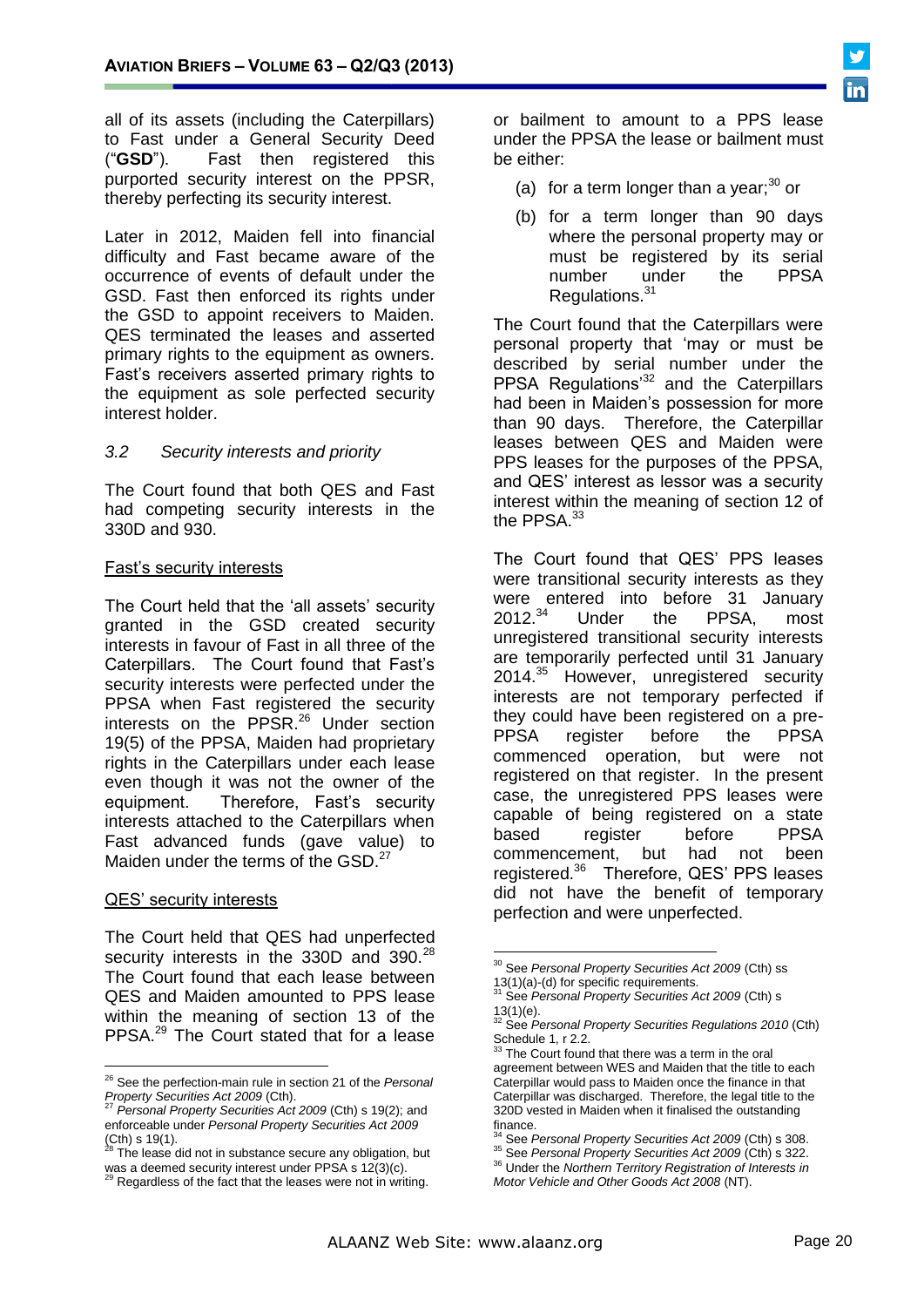Accordingly, both QES and Fast had security interests which attached to the Caterpillars; therefore, the dispute between them was a PPSA priority dispute not an ownership dispute.<sup>37</sup>

#### Competing priority between security interests

The Court stated that the competition between competing security interests must be resolved according to the system of priorities established by section 55 of the PPSA. Under the PPSA, a perfected security interest in collateral has priority over an unperfected security interest in the same collateral.<sup>38</sup> Therefore, because QES' PPS leases were not perfected, Fast's perfect security interests had priority.

#### *3.3 Does legal title trump a security interest?*

In the present case, the Court needed to determine whether QES' legal title to the<br>Caterpillars<sup>39</sup> defeated Fast's security defeated Fast's security interests.

QES submitted that section 112 of the PPSA imported the nemo dat rule into the PPSA.<sup>40</sup> Therefore, Fast could get no better title to the Caterpillars than was possessed by Maiden. Section 112 of the PPSA states that when exercising rights and remedies under the PPSA, a secured party may only deal with collateral to the same extent as the Grantor would have been entitled.

The Court upon examining section 112 found that its purpose was not to invoke the nemo dat rule but to confirm that the limitations and restrictions imposed by the law on a Grantor's ability to deal with the collateral also apply to the secured party in enforcement action under Chapter 4 of the

 $\overline{a}$ 

PPSA. The Court also found that section 112 does not detract from the effect of the PPSA in treating ostensible ownership, through possession, as a sufficient right in collateral for a PPS lessee to deal with it, to the extent of creating in a third party a valid security interest which, on perfection, prevails over the lessor's unperfected interest. In the present case, the fact that QES has legal title to the Caterpillars does not influence the priority rules in relation to the enforcement of security interests under the PPSA.

The Court stated that even if the proper construction of section 112 was to import the *nemo dat* rule into exercising rights and remedies under Chapter 4, Fast was exercising its rights and remedies under the GSD not Chapter 4.

Therefore, under the PPSA, the holder of the legal title to personal property gains no extra priority from that title. In regards to personal property, the PPSA priority rules fully displace the common law *nemo dat* position.

The fact that Maiden no longer had any right to possession under the leases (which were now terminated) did not affect this outcome for two reasons. First, section 267(2) of the PPSA provides that any security interest granted by a corporation that is unperfected at the commencement of its administration or winding up vests in the corporation.<sup>41</sup> Therefore, once Maiden entered winding up, QES' unperfected PPS leases vested in Maiden. The practical effect of a security interest vesting in the Grantor is that the security interest is extinguished. Second, under the GSD, Fast had an interest in the equipment which was not dependent on the lease continuing.

#### *3.4 Outcome*

Because Fast's perfected security interests had priority, Fast was entitled to possession of the Caterpillars.

 $37$  It is interesting to note that the Court also found that the exclusions in relation to PPS leases contained within sections 13(2)-(3) did not apply in the present case because QES was in the business of leasing good (the hiring of the machines was QES' only income) and Maiden provided value for the lease (in the form of finance payments plus a ten percent margin).

<sup>38</sup> *Personal Property Securities Act 2009* (Cth) s 55(3).

<sup>&</sup>lt;sup>39</sup> Excluding the 320D which was owned by Maiden.

<sup>&</sup>lt;sup>40</sup> The successor in title can only inherit the rights of the predecessor.

<sup>&</sup>lt;u>.</u> <sup>41</sup> *Personal Property Securities Act 2009* (Cth) s 267(2); note the exception in section 268(1)(a)(ii) of the *Personal Property Securities Act 2009* (Cth) does not apply because one or more of section 13(1)(a) to (d) of the *Personal Property Securities Act 2009* (Cth) applies.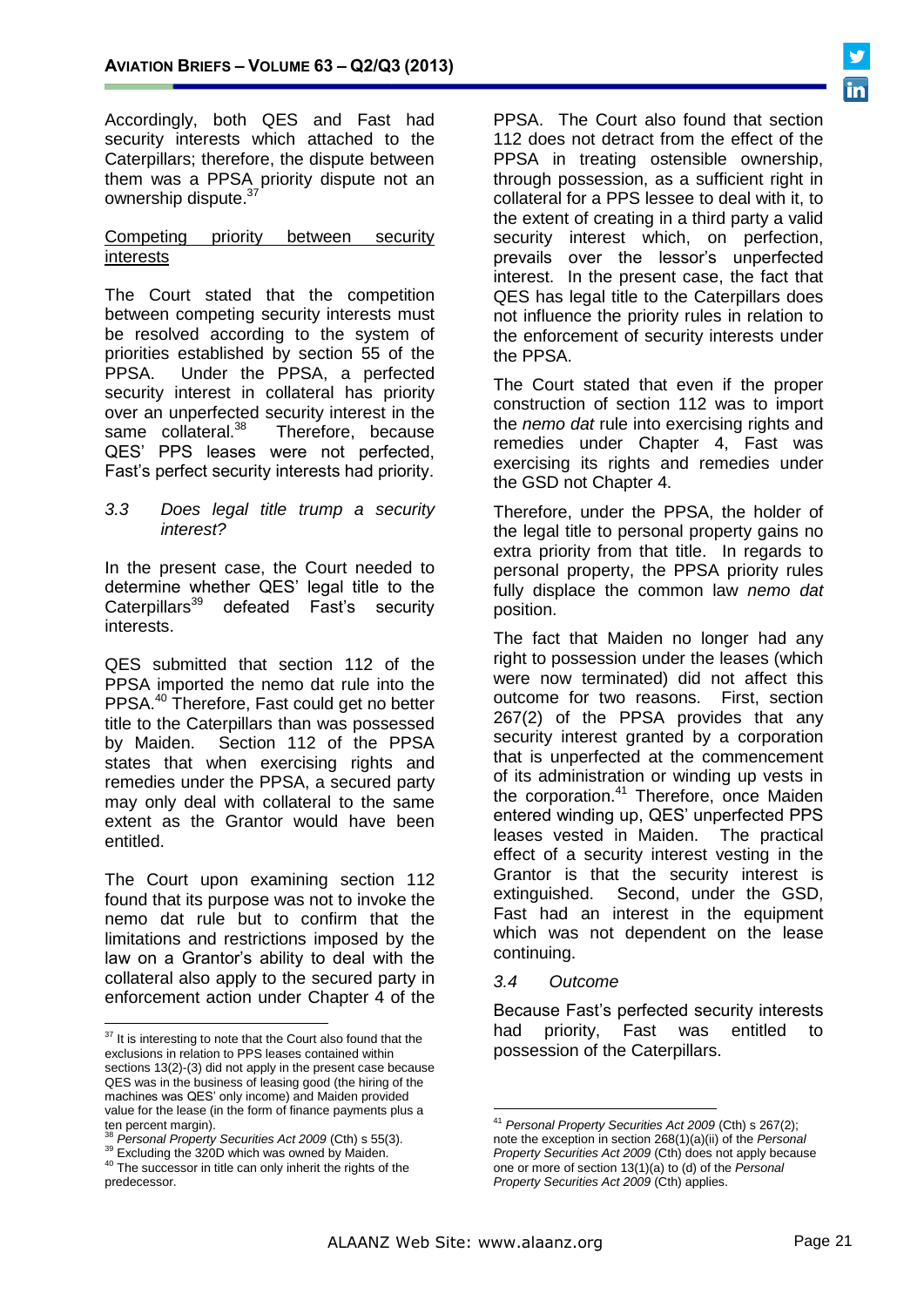#### **4. Implications for participant in the aviation industry**

Whilst the transitional security interests which were central to the dispute in Maiden will lose their temporarily perfected after 31 January 2014 there are some important lessons for the aviation sector arising from this case.

#### *4.1 Aircraft and engines*

Airlines, Aircraft owners, lessors and sub lessors need to be careful when leasing or bailing aircraft to another party that their security interest in that aircraft is perfected (registered by serial number) especially where a PPS lease has arisen.

#### *4.2 Outsourcing*

In cases where an aviation entity has previously undertaken a task internally (such as heavy maintenance on aircraft or IT system delivery) and subsequently:

- (a) employs a contractor to provide this service; and
- (b) leases or bails equipment (eg spares parts, tools or vehicles) to the contractor,

the aviation entity should look to perfect its security interest in the bailed or leased equipment.<sup>42</sup>

#### *4.3 Slots*

 $\overline{a}$ 

Where an airline leases airport take-off and landing slots to another operator (even another company within the same group who has a different Air Operator's Certificate) a PPS lease may arise. In this situation it would be advisable for the lessor of the slot to perfect its security interest in the landing slot.

#### *4.4 Intellectual Property Licences*

Under the PPSA, a person can register a security interest over intellectual property.

Because of the proliferation of intellectual property licences in the aviation sector, it is important for aviation entities to consider registering any intellectual property security interests it might have. Intellectual property licencing in the aviation sector could include:

- (a) Trademarks: Airlines such as Jetstar, AirAsia or Virgin licencing their trademarks to joint ventures,
- (b) Designs: Interior design or 'In Flight Entertainment' companies licencing their designs to airlines or other regional suppliers; and
- (c) Patents: Aviation engineering companies licencing their patents to manufacturers and suppliers.

#### *4.5 Retention of title*

Within the aviation sector the sale of goods with the retention of title can be common (eg some Jet Fuel supply contracts). Upon entering into a 'retention of title' contract, the supplier should register its security interest in the goods supplied to avail itself of the PPSA protections.<sup>43</sup>

#### **5. Conclusion**

The asset intensive nature of the aviation sector requires its participants to invest large amounts of capital. The size of these investments can magnify any financial stresses and therefore make aviation business more susceptible to cash flow and insolvency issues. The aviation industry must be mindful of the Court's decision in Maiden, which has reinforced the imperative that secured parties perfect their security interests in collateral, so that their security interest can survive insolvency.

*Cedric Newcombe, Solicitor, King & Wood Mallesons, Melbourne*

This article has been produced with the kind permission of the author. For more information please refer to [www.mallesons.com](http://www.mallesons.com/)

1

 $42$  Eg tugs, catering trucks, baggage handling equipment, and non-fixed aerobridges.

<sup>&</sup>lt;sup>43</sup> Note that in relation to goods such as jet fuel Part 3.4 of the PPSA provides rules for the priority distribution of processed or commingled goods.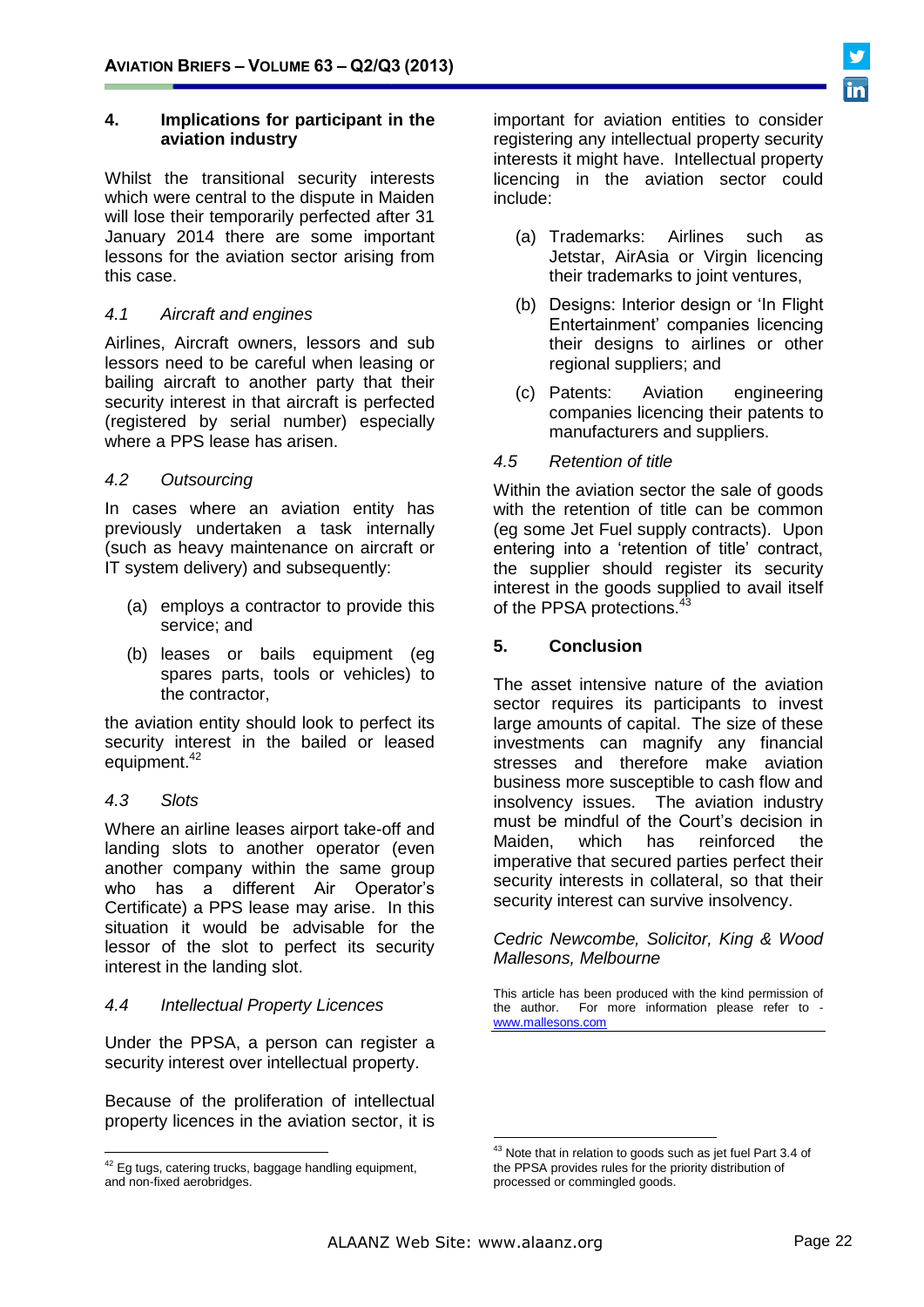

# **UPDATE FROM THE UNITED KINGDOM**

# **The broader use of AAIB accident investigation reports**

The admissibility of an accident report published by the Air Accidents Investigation Branch of the UK Department for Transport (the **AAIB**) in civil proceedings in England and Wales has long been a grey area, but until recently there was no reported decision, on any contested issue, giving any direction one way or the other. For those who represent aircraft operators and other organisations in the aviation industry, there has traditionally been an acceptance that accident investigation reports are not admissible in civil proceedings, although, unlike in the United States, there is no legislation or regulation which prohibits this use. Why, therefore, have the courts not been troubled previously with the argument that such a report is inadmissible?

The background lies in the legal framework which grants the AAIB the power to investigate accidents and incidents and the remit of this function. The AAIB's powers are set out in the *Civil Aviation (Investigation of Air Accidents and Incidents) Regulations 1996*, which implement the EU obligations of the UK under *Council Directive 94/56/EC* to carry out Annex 13 to the *Convention on International Civil Aviation* (the '**Chicago Convention'**). *EU Regulation No 1996/2010* contains the provisions for air accident investigations which operate in Member States.

The role of the AAIB is to investigate the cause of aircraft accidents from a safety perspective. Importantly, its role is not to apportion blame or liability. With that remit in mind, it is perhaps unsurprising that the AAIB's investigators must have access to the aircraft, its components and wreckage after a reported accident or incident and, importantly, an ability to take statements from witnesses, without impediment, as part of the gathering of evidence to determine the cause. What use then can subsequently be made of this factual enquiry, by a party seeking to rely on the published accident

report in civil proceedings in England and Wales?

This question arose in a recent application before the High Court of Justice in *Rogers v Hoyle* [2013] EWHC 1409, where the Court considered whether an AAIB report, published in relation to a fatal aircraft accident on 15 May 2011, constituted inadmissible opinion evidence. That opinion evidence was argued to extend to all findings of fact in the AAIB report and, as such, it was argued that the report should be excluded from the proceedings before the court on the substantive dispute between the parties.

In an interesting and, perhaps, controversial decision, the Court concluded that the AAIB report was admissible as evidence in civil proceedings, and that it is for the Court to determine what weight should be given to the contents of the report. It did so having considered the relevance of the evidence contained in the AAIB report and, in particular, the evidence of the pilot and the eye witnesses in relation to the manner in which the aircraft was seen to be flown before it entered a spin, and the evidence of the AAIB's investigators on technical aspects. The Court was persuaded that statements made to experienced AAIB accident investigators during the course of their investigations had the advantage of immediacy and so could be regarded as more reliable than a recollection at trial, which may not take place until several years after the accident.

That is difficult to dispute, but where the AAIB report does not identify the person to whom any factual statement is attributed and, where the report is in a form to draw attention to particular issues and recommendations for safety purposes, it necessarily comprises analysis and discretion from the AAIB's perspective as to what is relevant for the accident report. The view taken by the Court is that evidential interrogation lends itself to the question of weight rather than admissibility, which reflects the position that it is for the Court hearing the evidence at trial to determine whether the evidence is persuasive and should be taken into account. The Court can accept or ignore that evidence, but the concern is that evidence which cannot be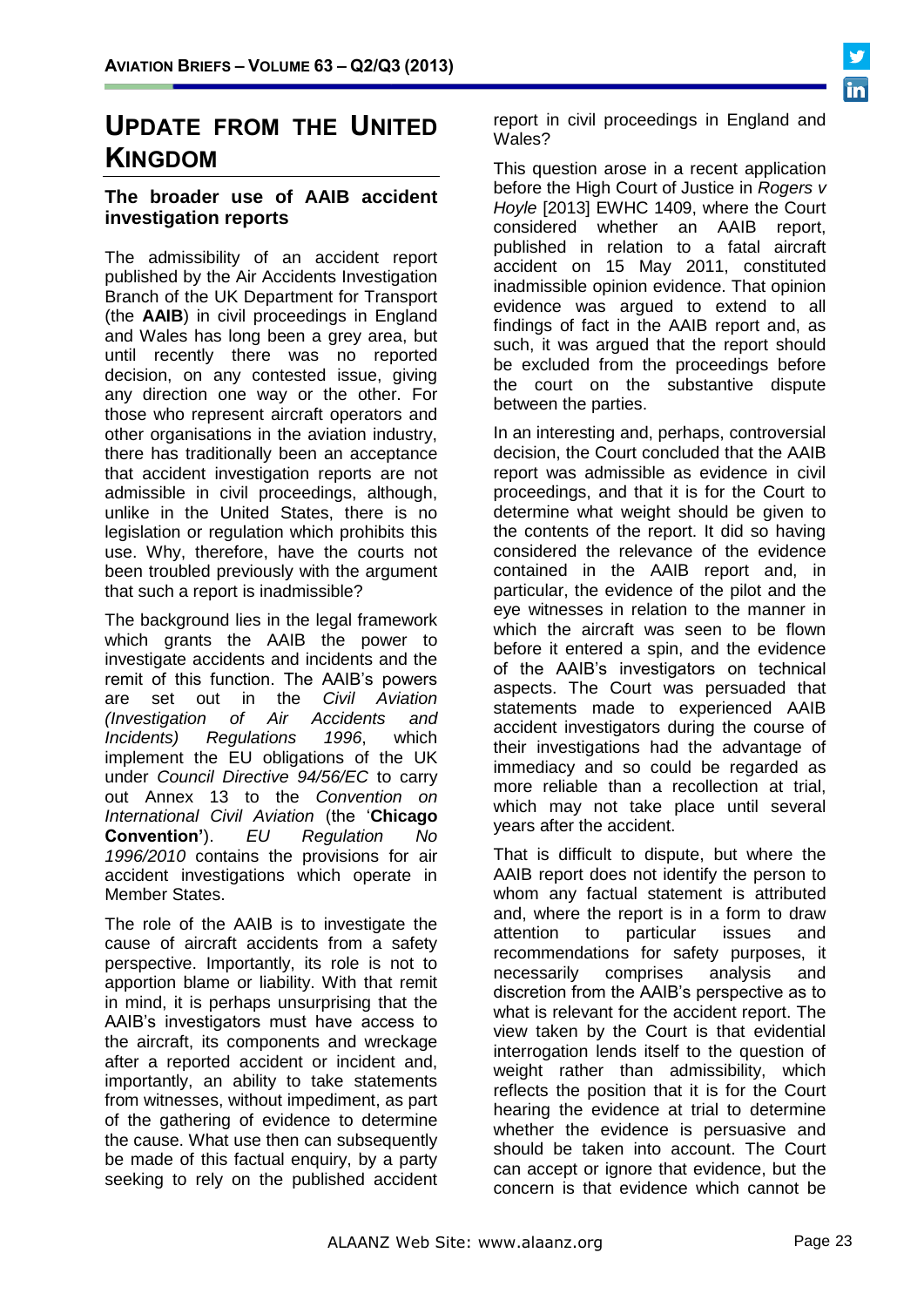tested, for example by cross-examining the witness, will be accepted without further scrutiny.

There is a distinction between expert evidence, where the person giving evidence has specialist skill and knowledge of particular facts on which to give an opinion, and an opinion of a person who is not placed to give such evidence. The general rule is that opinion evidence is not admissible. What then is the status of the evidence in relation to issues of fact contained in the AAIB report, where those facts are derived from interviews of eye witnesses and others?

*Mark Gammon, Senior Legal Executive, Holman Fenwick Willan*

This article has been reproduced with the kind permission of the author and first appeared in the HFW Aerospace Bulletin July 2013. For further information refer to [www.hfw.com](http://www.hfw.com/)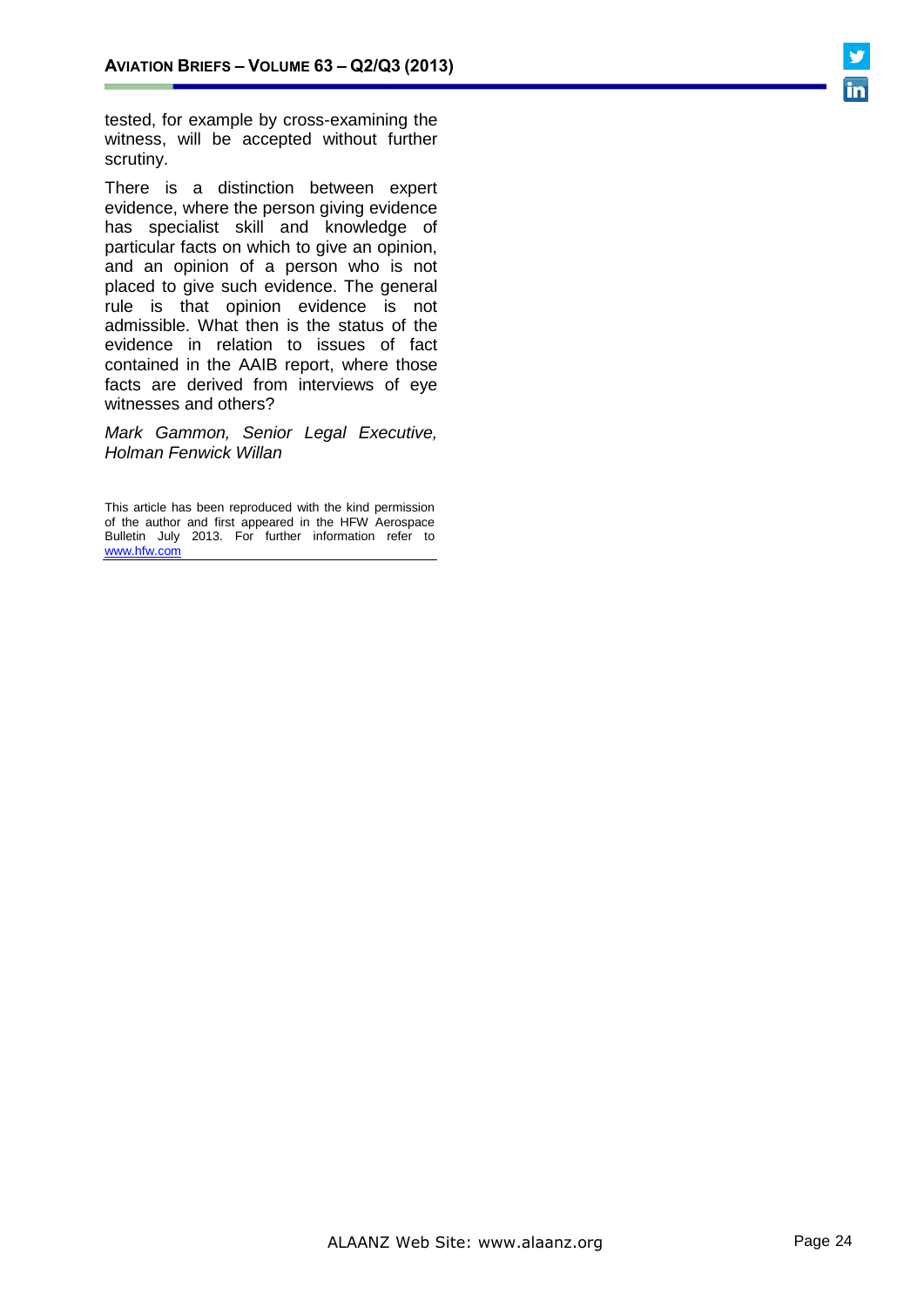# **UPDATE FROM KOREA**

#### **China Eastern Airlines Case: Ruling and its Implications**

On February 1, 2013, the Seoul High Court affirmed the lower court's decision, finding two individuals who bribed the CEO of the Korean subsidiary of China Eastern Airlines not guilty in Korea's firstever trial under the Act on Preventing Bribery of Foreign Public Officials in International Business Transactions ("**FBPA**"). This case is noteworthy not only as the first court trial of a FBPA violation, but also for addressing the scope of "foreign public official" for purposes of the FBPA.

#### **China Eastern Airlines Case**

The CEOs of a logistics company and a travel agency allegedly bribed the CEO of the Korean subsidiary of China Eastern Airlines, requesting more shipments at more favorable freight fees and more flight tickets for sale, respectively.

One of the main issues was whether China Eastern Airlines' CEO constitutes a "foreign public official" under the FBPA.

Article 2 of the FBPA defines "foreign public official" similarly with the OECD Convention on Bribery, encompassing not only government officials but also individuals performing a public function such as employees of government-controlled companies or state owned enterprises.

Specifically, in Article 2(2)(c) of the FBPA, the term "foreign public official" is defined to include:

*"[A]n executive or employee of a company in which a foreign government contributed more than 50% of the paid-in-capital or with respect to which a foreign government exercises de facto control over its overall management including major business decisions and the appointment or dismissal of its executives (however, this sub-paragraph shall not be applicable if a company conducts business on a competitive basis with other private-sector companies without receiving preferential subsidies or other benefits from the government)."*

The lower court found that even though there is some evidence to show that the CEO would fall within the definition of a "foreign public official" under the FBPA, the

evidence presented did not rise to the level of satisfying the burden of proof. The Court did not specify which prong of the above provision the prosecution failed to prove.

On appeal, the prosecution sought to prove that the CEO is a foreign public official for purposes of the FBPA by arguing that the Chinese government exercises de facto control over China Eastern Airlines on the grounds that (i) a company wholly owned by the Chinese government owns more than 50% of China Eastern Airlines' capital and (ii) the Chinese government appoints and dismisses the CEO of China Eastern Airlines. Furthermore, the prosecution also presented the following reasons for finding that China Eastern Airlines does not conduct on a competitive basis with privatesector companies: (i) in the Chinese government is in charge of mergers and spin-offs of the company; (ii) such misconduct as embezzlement by an executive or employee of the company should be reported to the relevant Chinese local governments; (iii) a Chinese government agency monitors the performance of the company; and (iv) the company receives large amounts of government subsidies.

Despite the arguments put forth by the prosecution, the appellate court affirmed the lower court's holding without providing any additional reasoning. It is regrettable that the appellate court did not provide clearer guidance on this issue.

#### **Comparison with the FCPA**

The China Eastern Airlines case reveals an interesting parallel between the FBPA and the United States' Foreign Corrupt Practices Act ("**FCAP**") in connection with the scope of foreign public official.

The FCPA defines "foreign official" to include:

*"[A]ny officer or employee of a foreign government or any department, agency, or instrumentality thereof, or a public international organization, or any person acting in an official capacity for or on behalf of any such government or department, agency, or instrumentality, or for or on behalf of any such public international organization."*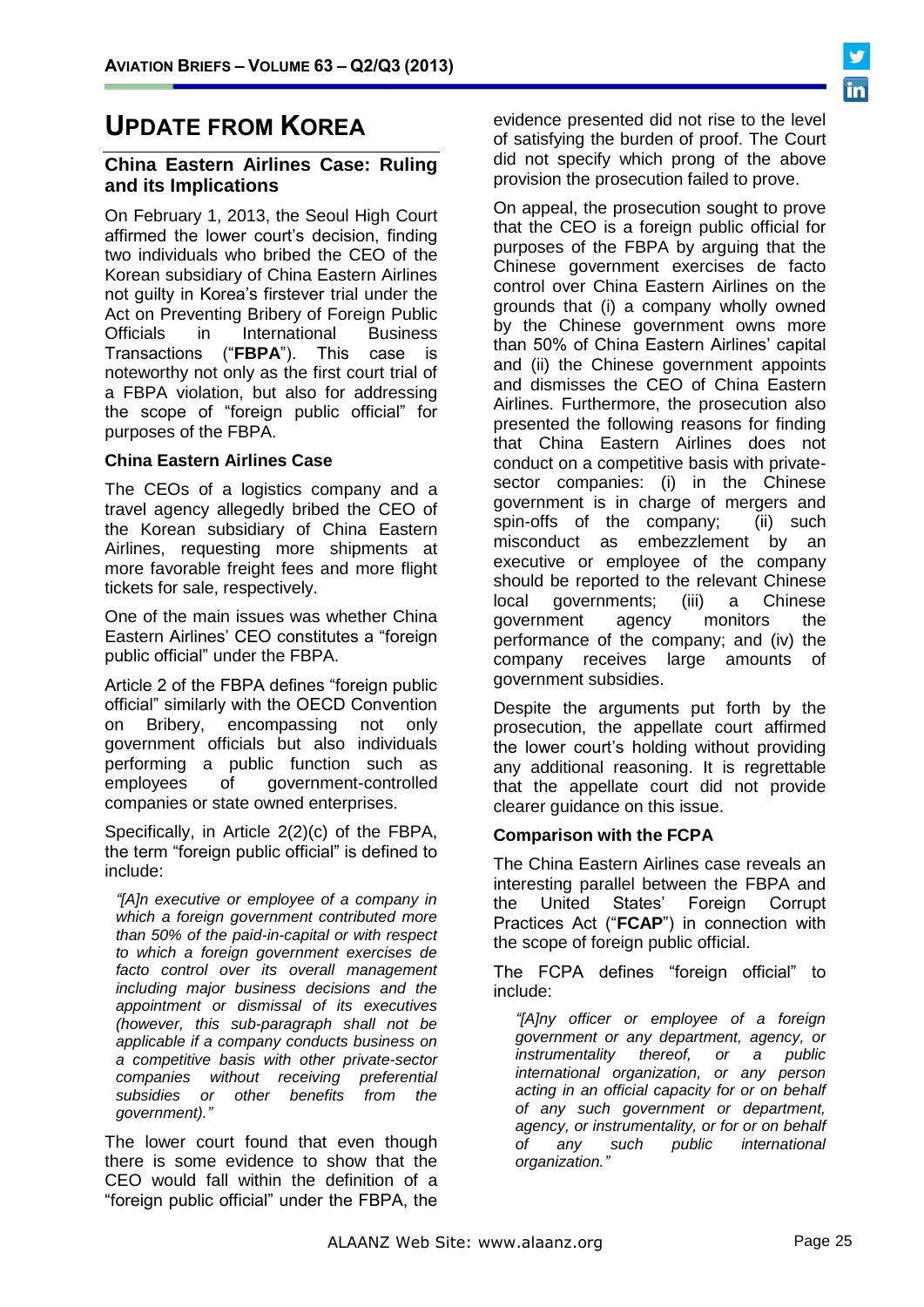While it is usually clear what constitutes a government department or agency, the FCPA does not provide guidance on what type of entities are "*instrumentalit*[ies]" of a foreign government. In general, though, state-owned or controlled enterprises are regarded as "*instrumentalities*". Nevertheless, uncertainty remains as to the exact percentage of government ownership or voting rights required to constitute an instrumentality within the meaning of the FCPA.

With regard to this issue, *United States v. Esquenazi*, a recent FCPA case currently on appeal before the 11th Circuit, sheds some light. This well-publicized case (primarily due to the record 15-year sentence) involves a federal investigation into activities of a company called Terra Communications and its relationship with the national telecommunications company of Haiti ("**Haiti Teleco**"). The allegation was that Terra's executives used intermediaries to make illegal payments to Haiti Teleco's executives in exchange for lower rates and other business advantages. Before the trial, the defense moved to dismiss, arguing that the defendants were not foreign officials and that Haiti Teleco was not an instrumentality of the Haitian government.

Denying the motion to dismiss, the trial court in Miami instructed jurors to consider the following factors in deciding if Haiti Teleco was a government instrumentality under the FCPA:

- 1. Whether it provides services to citizens and inhabitants of Haiti;
- 2. Whether its key officers and directors are government officials or are appointed by government officials;
- 3. The extent of Haiti ownership of Haiti Teleco, including whether the government owns a majority of the company's shares or provides financial support, including subsidies and tax breaks;
- 4. Haiti Teleco's obligations and privileges under Haitian law such as a governmentgranted monopoly; and
- 5. Whether Haiti Teleco is widely perceived to be performing governmental functions.

The approach taken by the court implies that not all of the above is required to be met and none of the factors alone would be

determinative. The Eleventh Circuit's forthcoming decision in Esquenazi will provide some guidance as to the definition of foreign official in the FCPA and thus should be closely monitored.

#### **Implications for Korean Companies and Multinational Companies in Korea**

As seen from above, the exact definition and scope of foreign public official is yet to be delineated not only in Korea but also in the United States. Needless to say, the standards should be clarified so that companies who transact business with foreign counterparties can do so without the fear of prosecution. Such uncertainty is further exacerbated when dealing with foreign companies in developing countries that undertake various forms of privatization, making it more difficult to evaluate the degree of government control.

In case of Korea, it should be noted that both the district and appellate courts in the China Eastern Airlines case ruled against the prosecution not because the CEO does not constitute a "foreign public official" but because the prosecution had not met its evidentiary burden of proof showing that China Eastern Airlines was an "enterprise" within the meaning of Article 2(2) of the FBPA. Furthermore, as the courts acknowledged that "there is some evidence that China Eastern Airlines might be an enterprise within the meaning of Article 2(2) of the FBPA," it remains to be seen how the Supreme Court of Korea will decide on this issue.

*Taek Rim (Terry) Oh, Myong-Hyon (Brandon) Ryu, Seungmin Lee, Suh-Young (Claire) Shin, SHIN & Kim*

This article has been reproduced with the kind permission of the authors and first appeared in the SHIN & KIM Legal Update of 4 July 2013. For further information refer to [www.shinkim.com](http://www.shinkim.com/)

### **Victory for Carrier in Korean Shock Watch Case**

Those involved in the air freight industry will be familiar with shock watches. According to the manufacturers of these devices, shock watches are designed to protect products from impact and tilting. They may also provide evidence to support a damage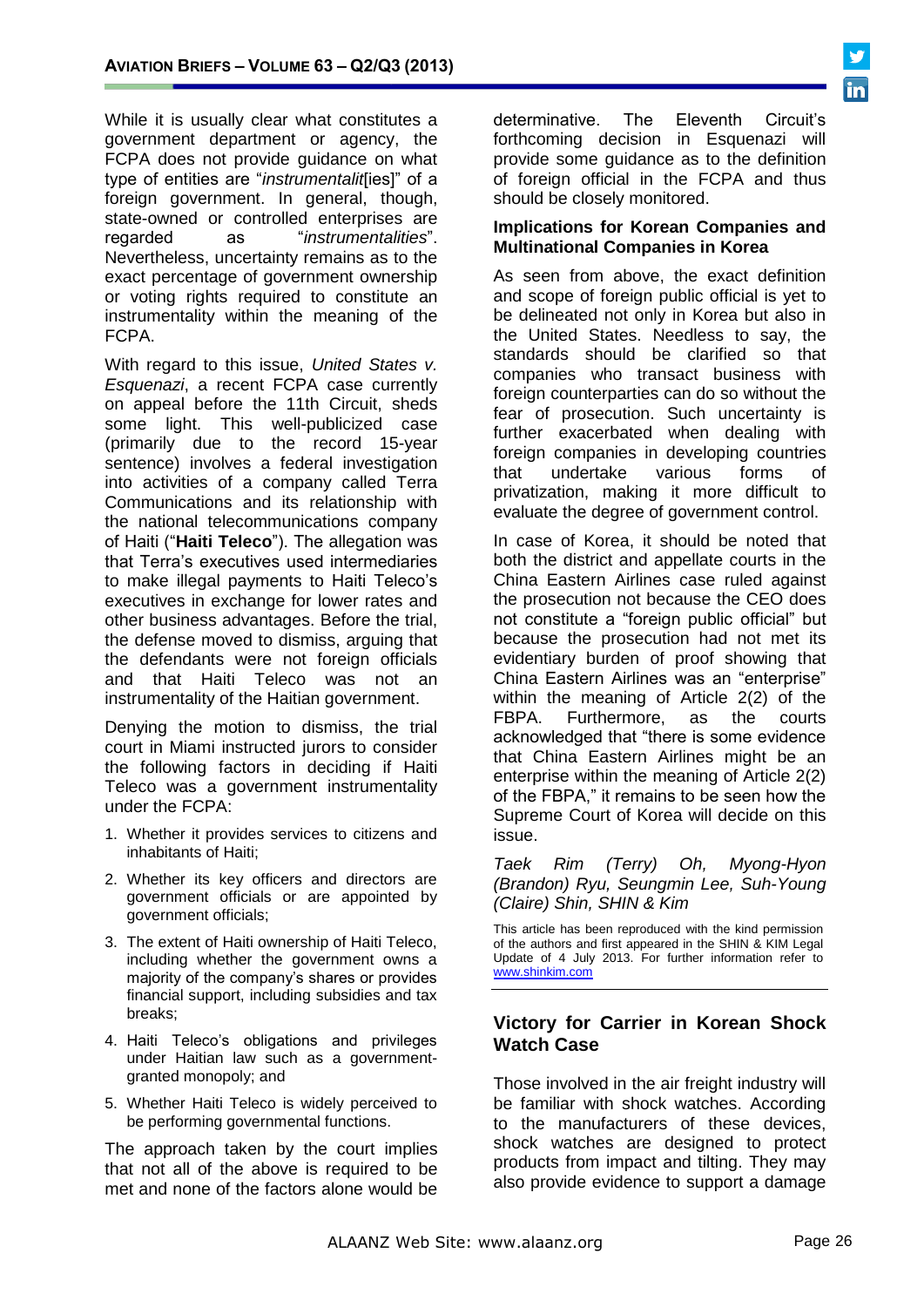claim by the cargo owner/shipper. In practice, however, their use may be of more limited value. Following a recent judgment handed down by the Seoul Central District Court, if the only proof of damage is the activation of a shock watch, this alone may not be sufficient to guarantee a successful claim against the carrier.

The case in question involved the carriage by air from San Francisco to Incheon, South Korea, of five crates of medical equipment. Upon arrival into Incheon, and during segregation of the cargo, a shock watch stacked on one crate was found discoloured and a shock watch which had been stacked on a second crate was found to be missing. A survey report procured by the Claimants concluded that the cause of the damage was due to a 'hidden impact' during the carrier's custody. Photographs of the consignment in question showed no obvious signs of physical damage to the outer packaging of the crates, yet upon testing, the machinery within was found damaged and no longer functioning. A claim was brought against the carrier by the subrogated Insurers for the House Air Waybill consignees seeking to recover their outlay for the damaged consignment.

Based on carriage USA to South Korea, the carrier's liability was governed by the provisions of the *Montreal Convention 1999* (the **Montreal Convention**). Article 18(1) of the Montreal Convention provides that "*the carrier is liable for damage sustained in the event of...damage to, cargo upon condition only that the event which caused the damage so sustained took place during the carriage by air*". In its defence, the carrier argued defective packaging (available under Article 18 (a) and (b)) since the cargo was found to have no shock absorbers or support. The carrier also argued that the mere fact that one shock watch was missing and one had been activated was not sufficient evidence that the damage had been caused during carriage by air. There was also no proof that the alleged missing shock watch was actually attached to the cargo on uplift at San Francisco. Informal tests carried out on the shock watches by the carrier (the results of which were presented to the Court) indicated that the shock watch used in respect of the

consignment in question was also overly sensitive.

In the written decision, the Judge accepted that the claim should be adjudicated in accordance with the provisions of the Montreal Convention. He also held:

- That the burden of proof was on the Claimant to establish that the cargo in question had sustained damage during the course of carriage by air and that the Claimants had not discharged that burden of proof.
- The shock watch used was not appropriate for the weight/volume of the subject cargo.
- No prior notice had been given to the carrier that shock watches had been attached to the cargo (or that the cargo was sensitive to shock or tilting), and nor had any additional charge been paid for handling the cargo on the basis it was sensitive to impact.

In short, the Judge concluded that the mere fact that the shock watch had discoloured was not sufficient evidence of an external impact causing damage to the cargo during the carriage by air.

The Judge's analysis is positive news for carriers defending similar claims, as it underlines the fact that the simple activation of a shock watch may not, on its own, be sufficient to mount a successful case against the carrier. Although, for commercial reasons, most claims of this nature will never reach the courts (particularly if the Montreal Convention applies, as liability limits are unbreakable), carriers may be more willing to consider mounting a defence to such claims, particularly if the claim value warrants it and the carrier/its Insurers have the appetite to defend.

The authors' firm represented the carrier in these proceedings, brought by the cargo interests' subrogated insurers. The decision was handed down in June of this year.

*Kate Seaton, Senior Associate, Holman Fenwick Willan*

This article has been reproduced with the kind permission of the author and first appeared in the HFW Aerospace Bulletin July 2013. For further information refer to [www.hfw.com](http://www.hfw.com/)